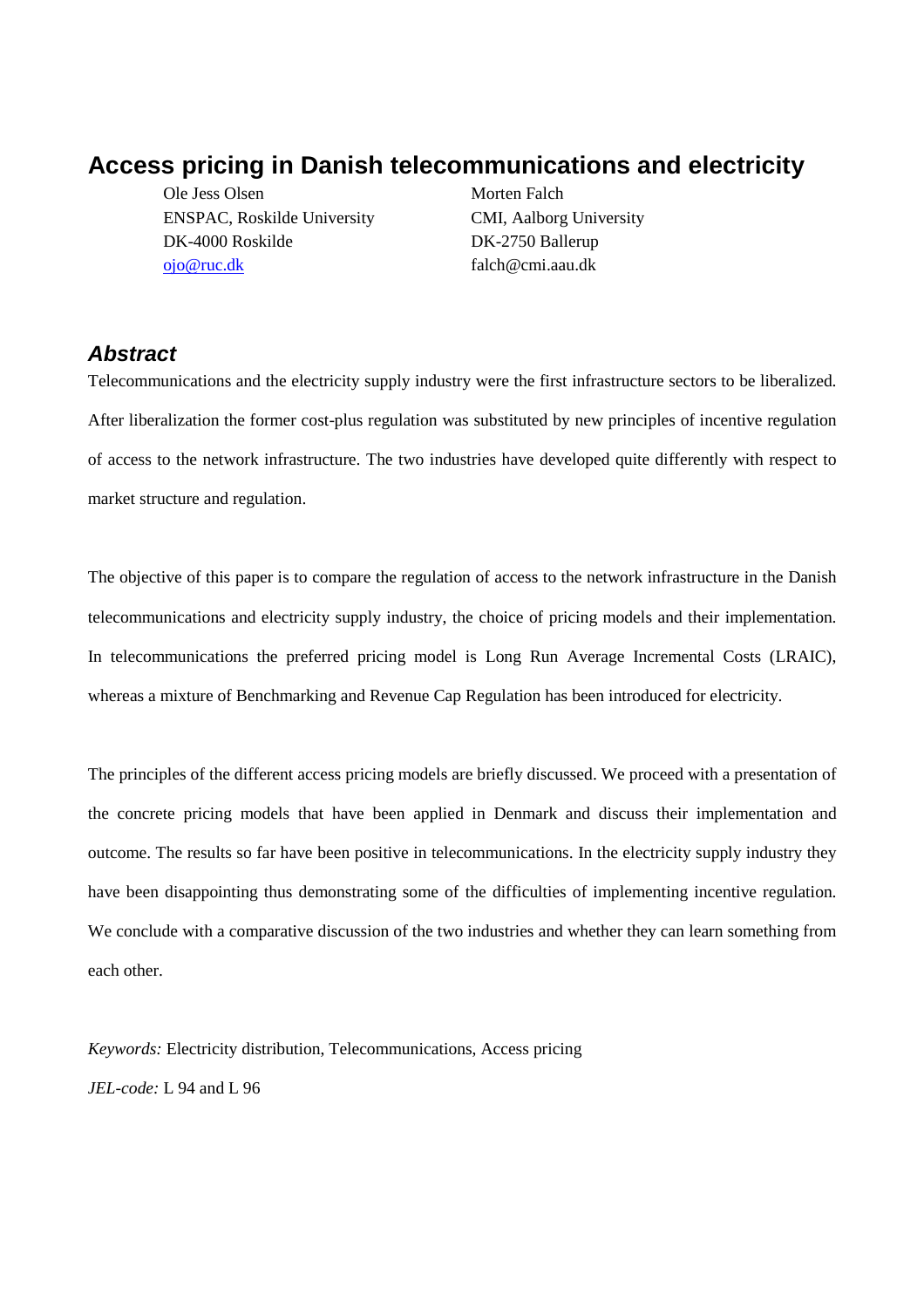### **Introduction**

Telecommunications and electricity were the first infrastructure sectors to be liberalized. Since liberalization they have developed very different models for market structure and regulation. In telecommunications the incumbent utility continued as a vertically integrated enterprise with regulated access to its infrastructure. In electricity network activities were separated from service activities and conditions of access to the unbundled network became regulated. The former cost-plus regulation has now been substituted in both industries by new principles of regulation, however applying different models. Their different approaches to market structure and regulation can to some extent be explained by different technical conditions that made vertical separation problematic in telecommunications, whereas it has been much more straightforward to implement for electricity.

The objective of this paper is to compare the pricing of access to the network infrastructure in the Danish telecommunications and electricity supply industry, the choice of pricing models and their implementation. In telecommunications the preferred pricing model is Long Run Average Incremental Costs (LRAIC), whereas a mixture of Benchmarking and Revenue Cap Regulation has been introduced for electricity.

The access pricing models that are now applied in Danish infrastructure regulation have a background in the theoretical principles of incentive regulation that were developed to substitute traditional cost-plus regulation. We begin with a short introduction of these principles. Which are their efficiency advantages when compared to traditional cost-plus regulation? We proceed with a presentation of the design of the Danish access pricing models for telecommunications and electricity. Which are their main features and their rationale? Finally, we analyse the implementation of the access pricing models and their outcome. Which is the explanation for the results that so far have been mixed and that have not always fulfilled the original expectations? Finally, we discuss whether the two industries can learn from each other .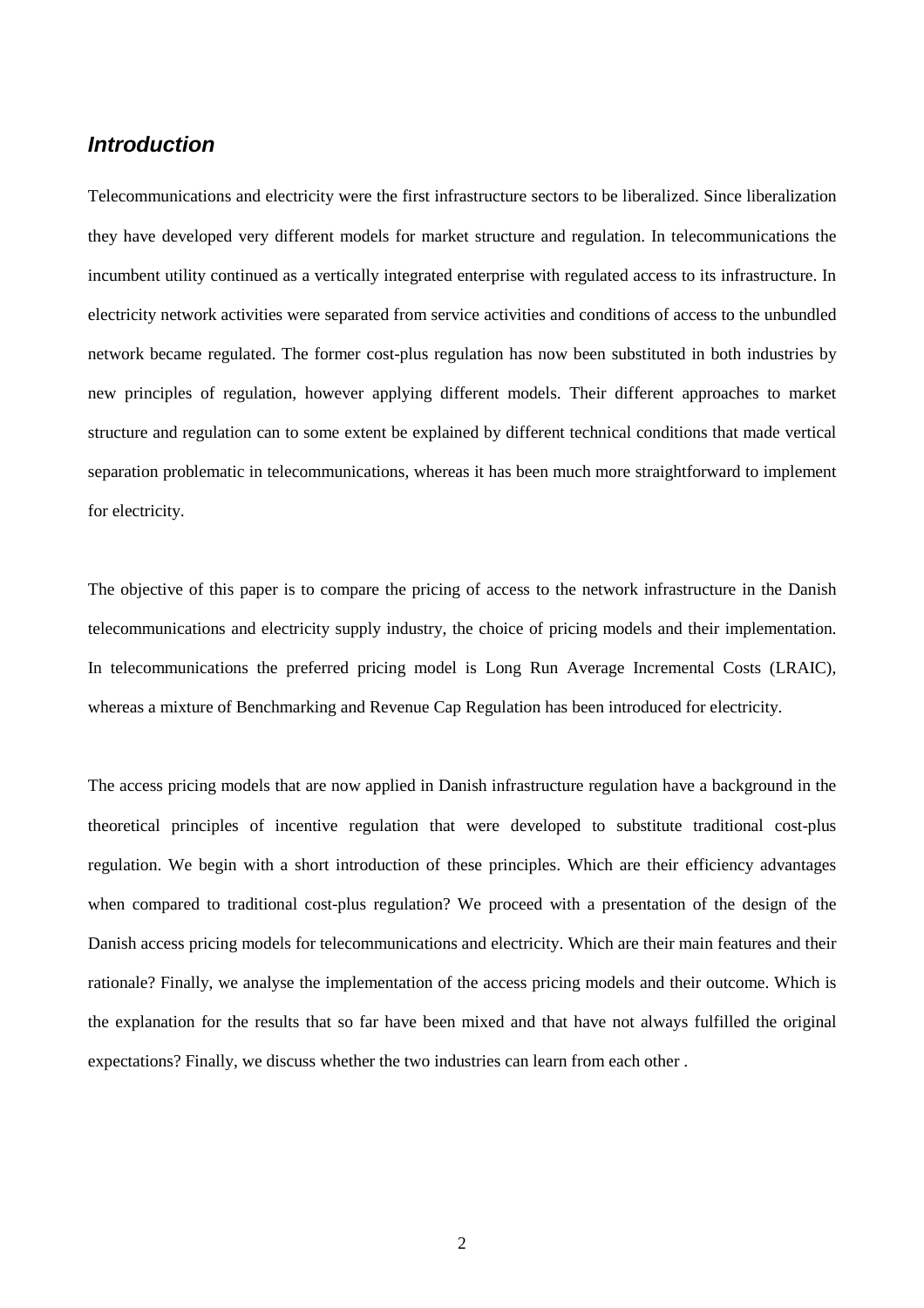## **Principles of access pricing**

Different principles of access pricing have been developed and applied in liberalized infrastructure industries. They are all variants of incentive regulation that was developed as an alternative to traditional cost-plus regulation. The traditional price models ignored the incentives and the private information of the regulated firm, which prevented an efficient outcome. In incentive regulation the regulator takes these problems into account when designing the pricing rules to be applied. Besides providing the right incentives to the regulated firms regulation should also be parsimonious with respect to the work and information requirements of the regulator (see Armstrong et al. 1995).

After liberalization price regulation has become much more limited and will now only include those parts of the industry that are still considered a natural monopoly (distribution and transmission in electricity) or where the incumbent operator is considered temporarily dominant (the fixed network services in telecommunications).

The new industry structure that has developed after liberalization can be expected to have some impact on the choice of regulation. In the electricity supply industry *vertical separation* of generation and sales (competition activities) from network operations (a natural monopoly) has been implemented in Europe and elsewhere. Prices for access to the transmission and distribution networks are now regulated. In most countries a number of network operators exist each with a local or regional monopoly. In telecommunications the former national telecoms have continued as the dominant national operator and have not been forced to vertical separation of their network and services. Instead *access to the network infrastructure* for competing operators has been regulated. Because of that regulation has become a direct game between the incumbent operator and its competitors.

The models now applied in telecommunications and the electricity supply industry are mainly one of the following: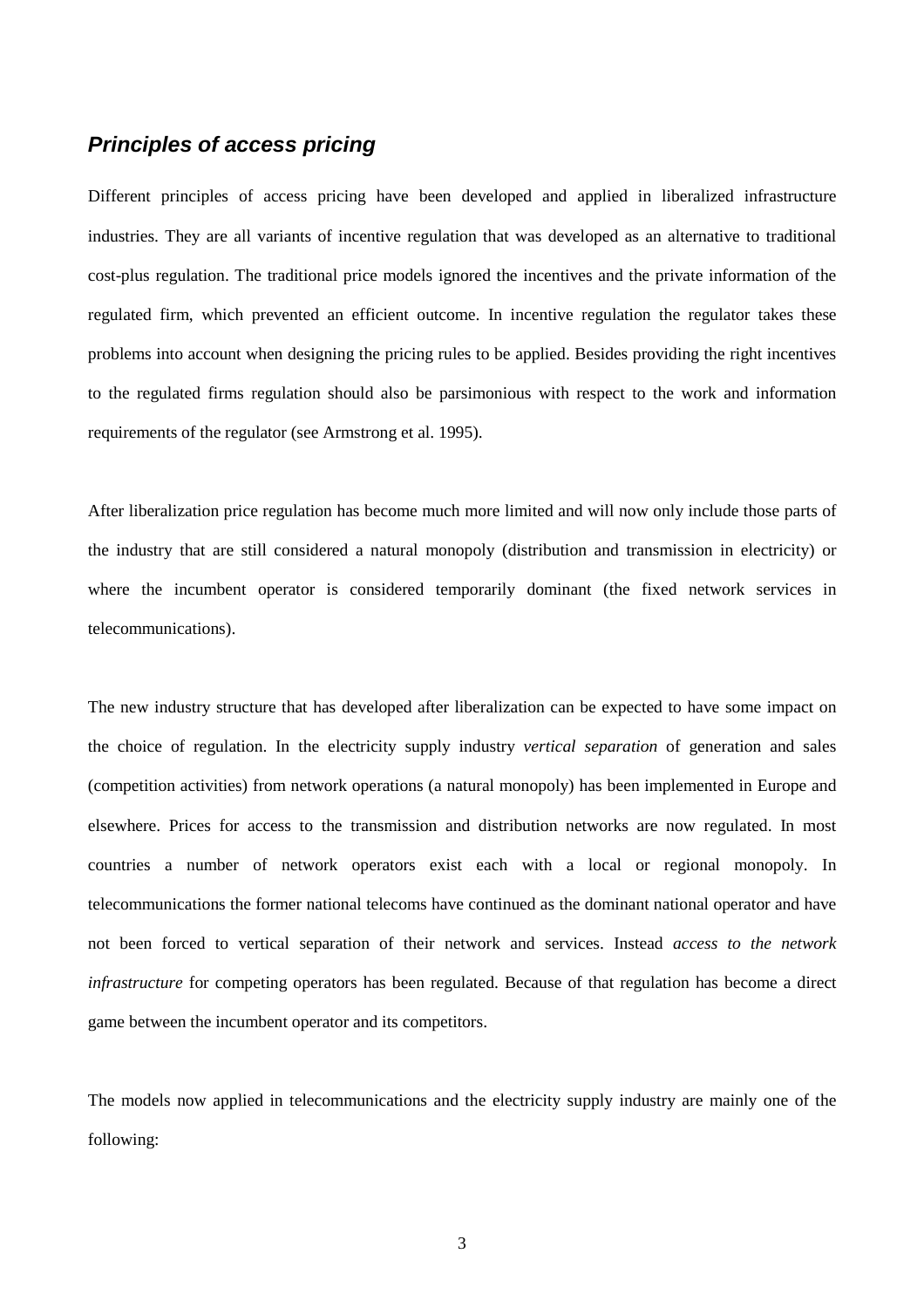- 1. Long Range Average Incremental Costs (LRAIC)
- 2. Benchmarking
- 3. Price and Revenue Caps

LRAIC was introduced in telecommunications, but cases of similar models exist in the electricity supply industry (see below). Benchmarking models are mainly but not exclusively applied in electricity regulation, whereas price or revenue caps have been common in the regulation of both industries.

### **LRAIC**

LRAIC applies a constructed network that is considered efficient with the existing technology as a benchmark for the costs of providing access to competing operators. The LRAIC concept is developed for use within the EU (see European Commission 1998 and European Parliament 1997), but similar concepts are used elsewhere, for instance TELRIC (Total Element Long Run Incremental Costs) in the US.

In addition to the incentive problem, a cost model for telecom access has to address two other problems that are not so relevant for electricity:

- 1. How to deal with rapidly decreasing infrastructure investment costs due to technological innovations.
- 2. How to share costs between different services using the same infrastructure facilities.

LRAIC is defined as the forward-looking long run average costs of adding one increment to the network. The long run implies that all costs of all types of input can be included, also the costs of capital equipment. LRAIC includes all types of costs related to a certain increment and not only the costs of adding one additional increment. Hence the concept of LRAIC is broader than LRIC, which is defined as the marginal costs of adding or removing a certain increment of traffic. Moreover the Danish definition of LRAIC operates with very large increments such as 'all services in the access network' or 'all services in the core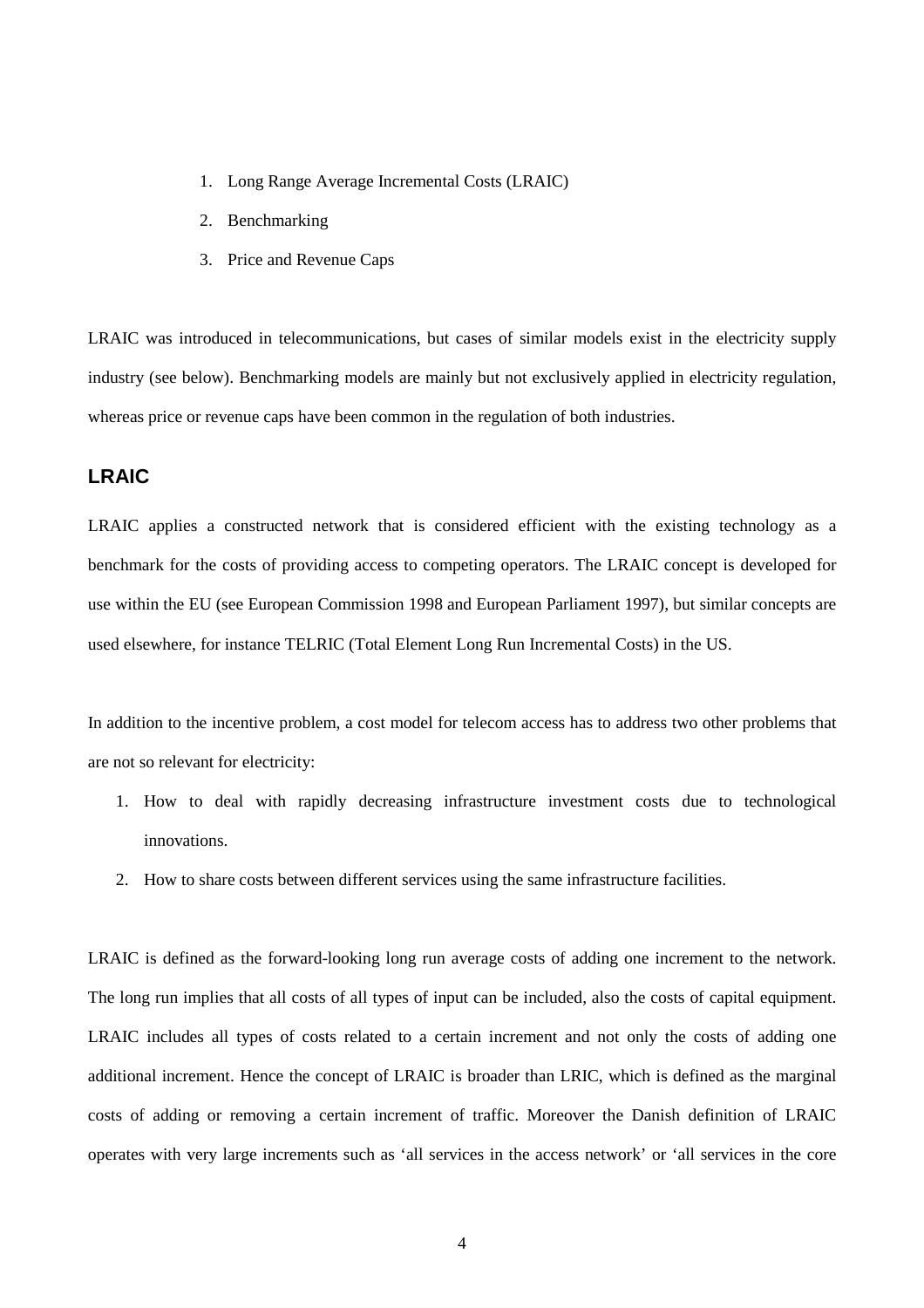network'. All fixed costs related to either the core- or the access networks such as land, buildings or trenches are thus included in the costs of one of these two increments. Only costs shared by the access – and core networks are excluded (National Telecom Agency, 2002)

The idea of using the LRAIC approach is to base access charges on what the cost of an interconnect product would be, if provided at cost based prices by the most efficient network operator. This enables a new entrant to use existing network facilities without paying for possible inefficiencies of the incumbent operator in management, sub-optimal investments etc. This approach addresses the incentive problem mentioned above, as the infrastructure provider pays all costs caused by inefficient operations. One important exception to this is that efficiencies due to the existing location of wire-centers are taken into account (the scorched network approach). By this it is acknowledged that optimization is based on reuse of existing facilities, and that a complete redesign of the network cannot be justified by costs.

#### **Benchmarking**

When a number of separate entities exist – companies, departments, outlets, etc. - doing the same thing it's obvious to compare their performance and apply it as a regulatory tool. In a seminal paper from 1985 Shleifer under the name *Yardstick Competition* demonstrated theoretically that this property can be utilized to develop a regulatory model that under certain assumptions provide the regulated entities with the right incentives to achieve a first-best outcome (second-best if money transfers are not possible). The idea is for each company to use the information set from all the others to determine the regulated variable (price, transfer of money).

In industries like electricity supply the distribution companies deliver a uniform good under similar conditions and, therefore, are a relevant case for this model. In most practical examples various econometric techniques are applied such as the Data Envelopment Analysis (DEA) that empirically determines a cost frontier representing the best performing companies, which serves as a benchmark for all companies in the industry. The benchmarking should be combined with a reward system to provide the regulated network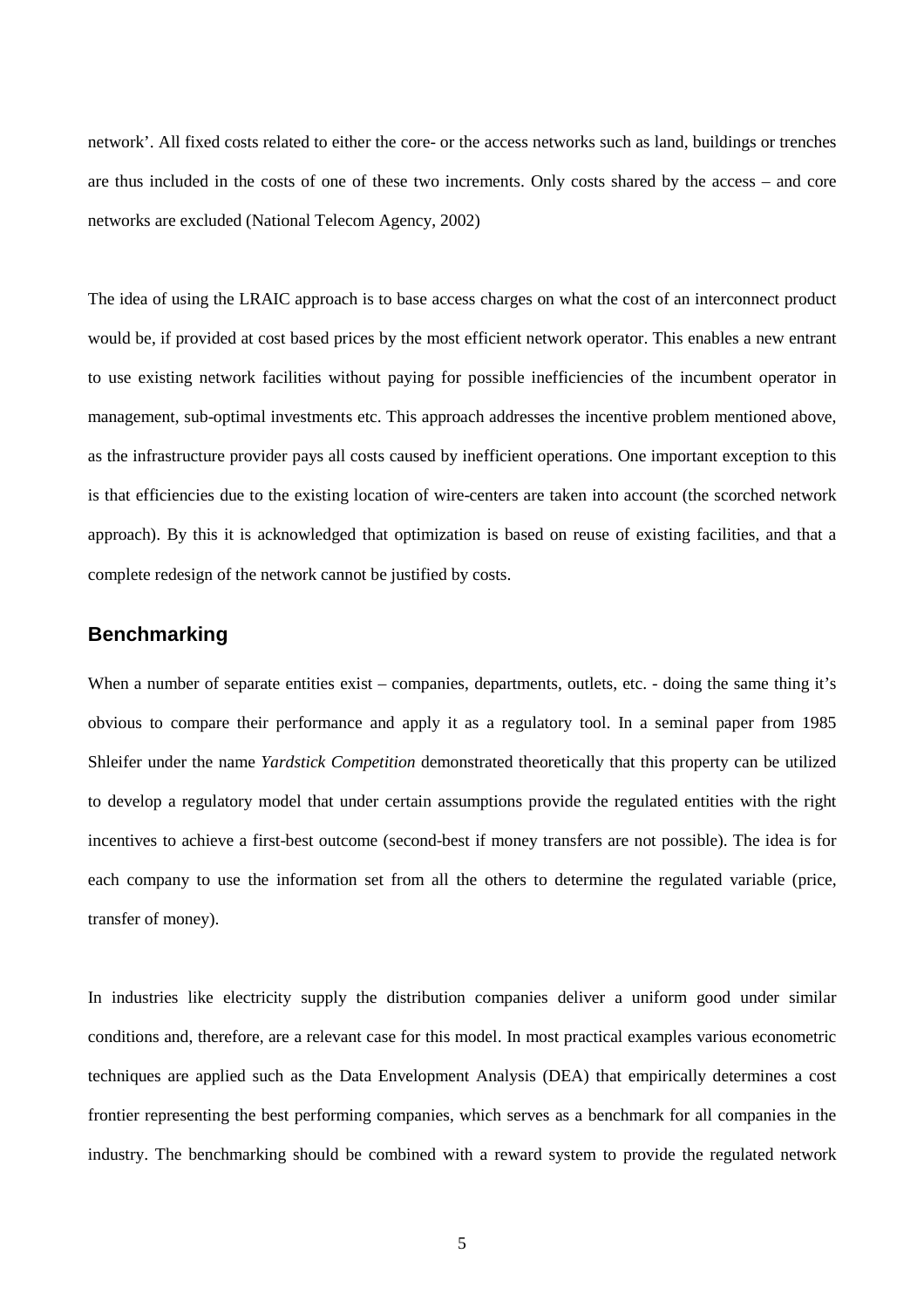operators with the right incentives to improve their cost performance (see Agrell et el. 2005). A main problem with the approach is the need to include the variation in environmental conditions that cannot be influenced by management (e.g. climatic zone or consumer density in the supply of electricity).

As there is usually only one dominating (incumbent) national operator in telecommunications this kind of benchmarking is not really applicable for that industry. Instead some kind of best practice comparisons have been applied (see below)<sup>1</sup>.

#### **Price and Revenue Caps**

 $\overline{a}$ 

LRAIC and benchmarking are quite demanding with respect to data collection. Price and revenue caps that provide the regulated companies with incentives to reduce their costs over time have the additional virtue to be parsimonious with respect to the collection of cost data. The model was developed during the 80'ies to regulate the privatized and deregulated British infrastructure industries (see Armstrong et al. 1995, Chapter 6). The regulated firm is for a specified period (typically 3-5 years) allowed to change a basket of its prices within a cap that is determined by two factors that are supposed not to be influenced by the firm: the retail price index (RPI) expressing general price changes and a factor (X) expressing the expected technological improvements in the industry (therefore, the model is often called RPI-X). It represents an empirical application of the Finsiger-Vogelsang model (see Vogelsang 1988) that demonstrates theoretical second-best properties (Ramsey-pricing) for a regulated industry when the profits from the previous period are utilized to fix the cap.

The rationale of the model is both to provide the regulated firm with incentives to improve its performance and to share the fruits of this improvement with the consumers during the following periods. The incentive is supposed to be quite strong (a high powered regulation scheme, see Joskow 2006) as the firm will keep any extra profit from improving the performance above that expected from the exogenous determined X.

 $1$  Comparisons with national telecoms in other countries have been attempted but here the problems of comparing similar companies working under similar conditions are larger than with comparisons within a national context.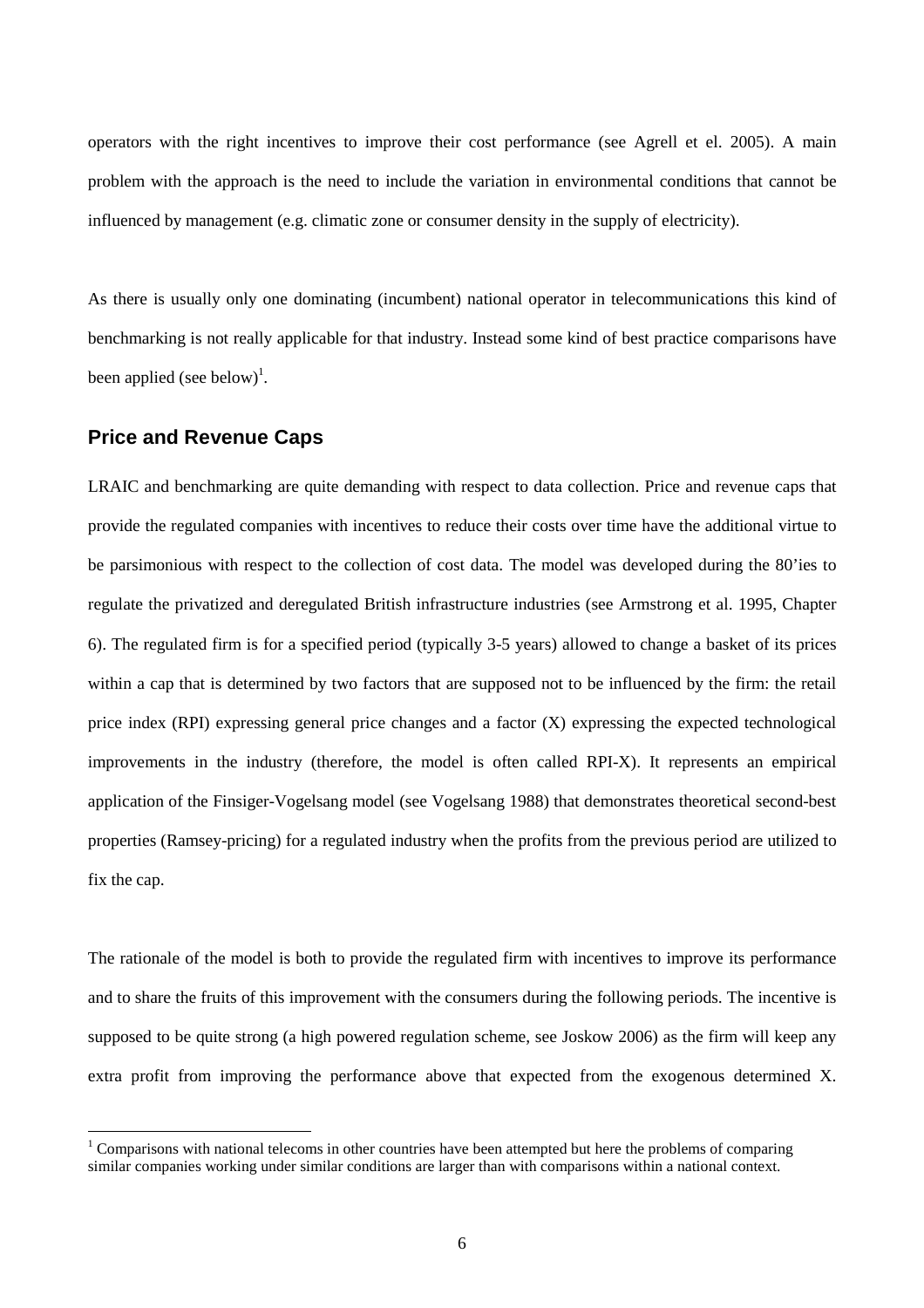However, as the firm can fear to be penalized in subsequent periods for its extra productivity improvements it can choose to respond strategically and thus decrease the gains from the regulation. In practice the X is settled somehow arbitrary and often after negotiations with the regulated firm/industry.

In some industries, where there are natural units of output (e.g. kilowatt hours in electricity), revenues are capped instead of prices. That introduces an additional layer, as the revenue cap is an average for the expected demand a figure for which relevant estimates must be included. That can provide the regulated firm with an incentive to behave strategically with respect to the demand forecast.

### **The Danish models of access pricing**

#### **Telecommunications**

LRAIC is agreed to be the most adequate principle for determination of access prices in the Danish telecom sector. However, construction of LRAIC models is both time consuming and costly. For this reason, the Danish telecom legislation includes four different models to be used for price setting:

- a. Historic costs
- b. Best practice
- c. Retail minus
- d. LRAIC

From 1996 to 2002 determination of interconnection charges was based on historical costs. The principle was to allow inclusion of the total extra costs related to provision of the service plus a reasonable margin. Five different elements were included in the costs: (1) Direct extra operating costs, (2) A proportion of the costs of new investments needed due to delivery of the interconnect service, (3) A proportion of depreciation and payment of interest for network facilities used for the service, (4) A proportion of the operating cost for these facilities and (5) An overhead of 12% of the total costs of (1)-(4).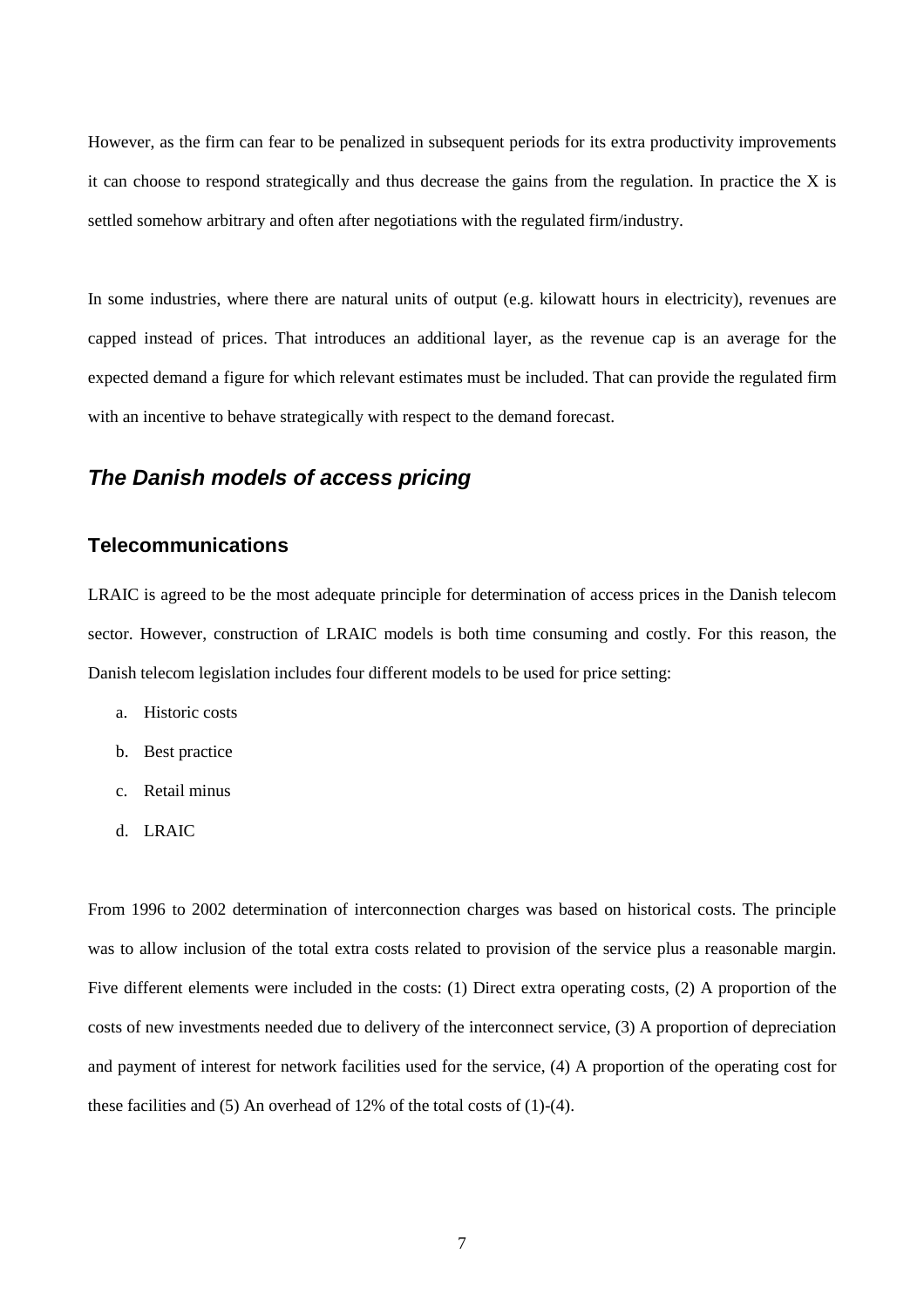The proportions of the costs in (2)-(4) were calculated on basis of the proportion of the traffic delivered through interconnection. However, if the dominant operator (i.e. TDC, the incumbent carrier) had a market share of more than 80%, only 30% of the proportion of the operating costs should be included. This implied that the incumbent operator should bear a part of the interconnection costs until the new entrants had obtained a reasonable market share. In this way the monopolist was required to subsidize its competitors until some of them have established themselves on the Danish market.

The historical cost approach was in 1998 supplemented by a best practice clause, enabling the national telecom regulator to reduce interconnection charges to the international level for best practice, even if TDC was able to document that the actual costs were higher. The definition of best practice has been changed after several debates between the telecom agency, TDC and the new entrants. Best practice was defined as the average of the interconnection rates in the three countries with the lowest interconnection rates. It was also possible for the regulator to reduce rates if they were lower in just one country, but in this case corrections for country specific conditions should be made beforehand. Although both the historical costs approach and the best practice clause are included in the legislation as ways for setting interconnection rates, it is the best practice clause that has been used to reduce the interconnection charges five times since July 1996. This clause has ensured that Danish interconnection charges are always among the lowest in Europe.

The process adopted for introduction of LRAIC in Denmark resembles the approach followed in other EU countries like the UK and Austria (Freund & Ruhle, 2002). In 2002 the work with an LRAIC model including the major interconnection products providing access to the fixed network was completed, and since 2003 major interconnection charges has been set by use of an LRAIC-model. Both the incumbent and new entrant operators contributed to the price setting. LRAIC models should be developed through a co-operation between three parties: The National Telecom Agency (NTA), operators with a strong market position obliged to deliver interconnect services at cost based prices (i.e., TDC), and operators who need to buy these services to complement their own network facilities (the new entrants).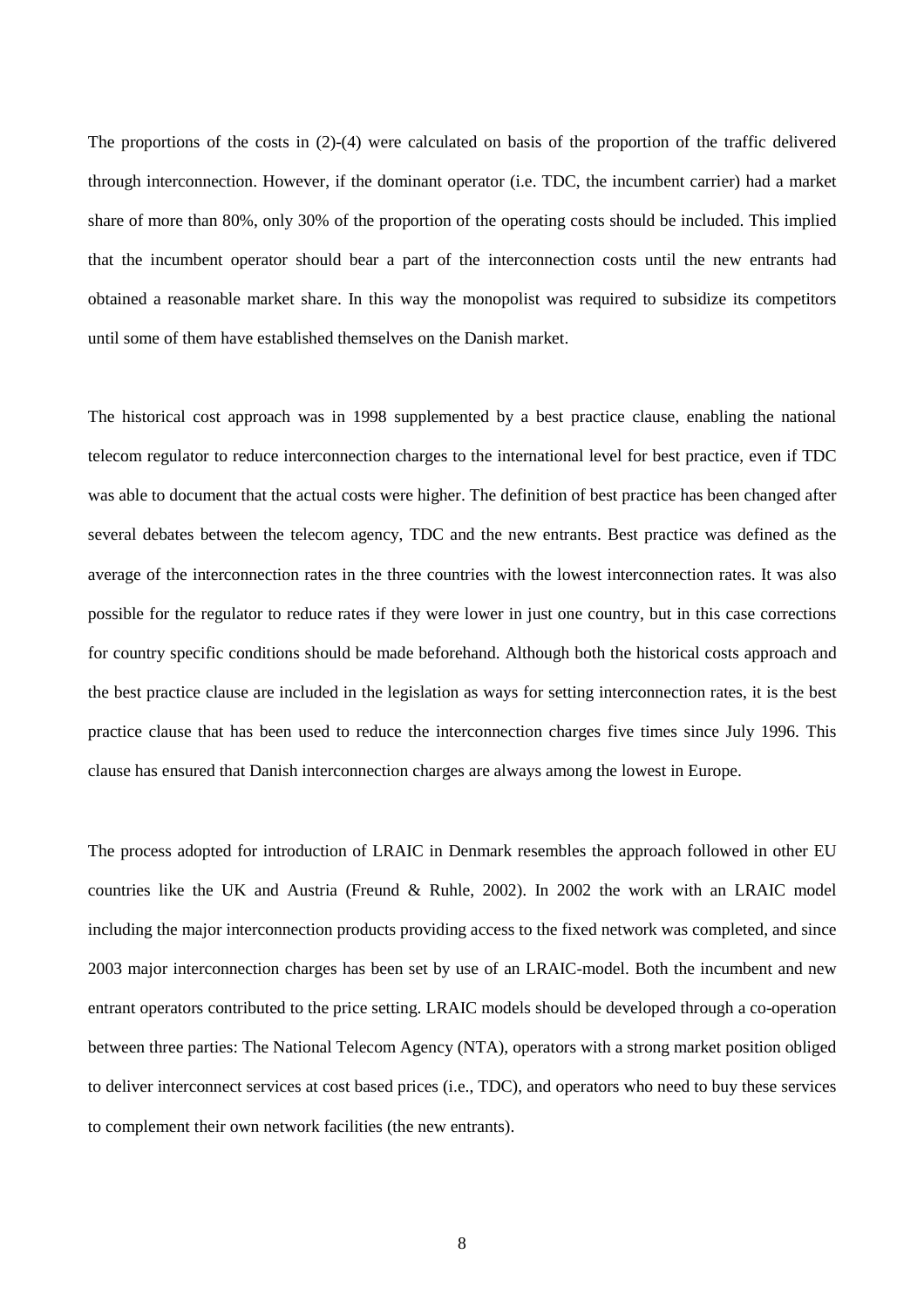Following intensive discussions among the interested parties, the general modeling principles were set according to three model reference papers completed in late 2000. Thereafter TDC was responsible for preparing a Top-down model based on the existing network, while the Bottom-up Working Group was responsible for the preparation of a bottom-up model of a network building on the current physical network structure, but optimized with respect to technology and configuration (the scorched network approach). This work was completed in late 2001, and the two models have been compared, so a hybrid model based on results from the top-down and bottom-up models could be made.

The exact figures derived from the two cost models were kept confidential, but the reconciliation report drafted by the Danish Telecom Authority indicated that the top-down model ended up with networking costs that were about twice the costs that could be derived from the bottom-up model. The two models were very different with respect to their network architecture, but the main differences originated from different assumptions of:

- a. Annualisation rates mainly due to different assumptions of price trends and costs of capital.
- b. Indirect costs, operating costs and overheads.
- c. Trench lengths and trench sharing with other utilities.
- d. Routing tables and network dimensioning including dimensioning of exchanges.
- e. Utilization rates

Based on this work the Danish Telecom Authority constructed a hybrid LRAIC model, in which traffic data is revised every year, while technology assumptions are changed less frequently. From 2009 LRAIC is also used for determination of termination charges in mobile networks.

#### **Electricity**

After liberalization in 2000 a new model of incentive regulation of Danish network operators was introduced to substitute the former cost-plus regulation (Energitilsynet 2007). Benchmarking was applied to construct a revenue cap for each operator. The revenue cap combined a general part reflecting the expected performance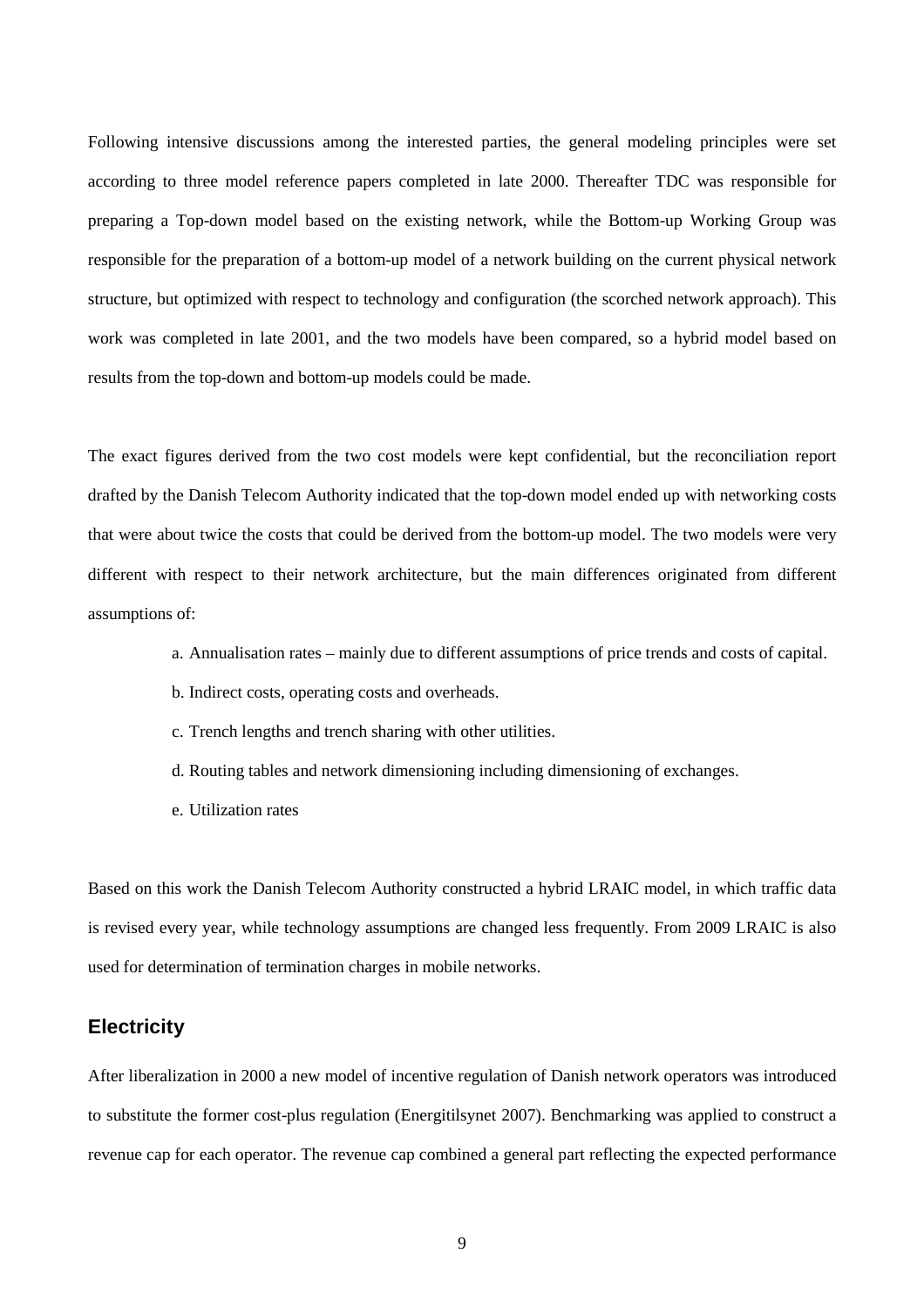improvements for the industry with an individual cap reflecting the relative inefficiency of the company derived from the benchmarking (mainly inspired by the Norwegian model developed some years before).

The model was poorly implemented, which is reflected in the fact that many operators took considerably lower prices than those allowed by their individual cap (about 15% lower according to Sørensen 2005, p 15). As a consequence the model was abolished in 2004 and it was decided to develop a better model to be implemented in 2008. In the meantime the network operators were not allowed to raise their prices in real terms. 67 distribution system operators (DSOs) of very different sizes (from about 500,000 customers to less than 1000 customers) and 13 regional transmission system operators (TSOs) are now regulated by the new  $model<sup>2</sup>$ .

Both the former and the present model are rather simple, which is in contrast to e.g. the Norwegian model that continues to apply a combination of the DEA- and the Price Cap approach (see NVE 1997 and 2007), and the Swedish model that applies a reference firm (engineering-designed) model with certain similarities to the LRAIC-model (see Energimyndigheten 2004 and Jamasb and Pollitt 2008). The Danish Energy Market Authority argues that a simple model makes the results much easier to comprehend for the regulated network operators and thereby increases the pedagogical value of the system: inefficient operators can better understand why they are inefficient.

The *Net Volume* Model calculates the costs incurred by an average operator operating a network similar to that of the operator under investigation. The benchmark in the Danish model is constructed from cost data supplied by all operators in the relevant network group (TSOs, DSOs or transformer co-operatives). For each type of network component *j* (cable, transformer) is calculated an average "cost equivalent" *w<sup>j</sup>* utilizing data from all operators in the group<sup>3</sup>:

 $\overline{a}$ 

 $2^{2}$  33 transformer co-operatives are benchmarked separately. Most of them have less than 1000 meters connected.

<sup>&</sup>lt;sup>3</sup> The model applied for DSOs and transformer co-operatives is slightly different from that applied for TSOs.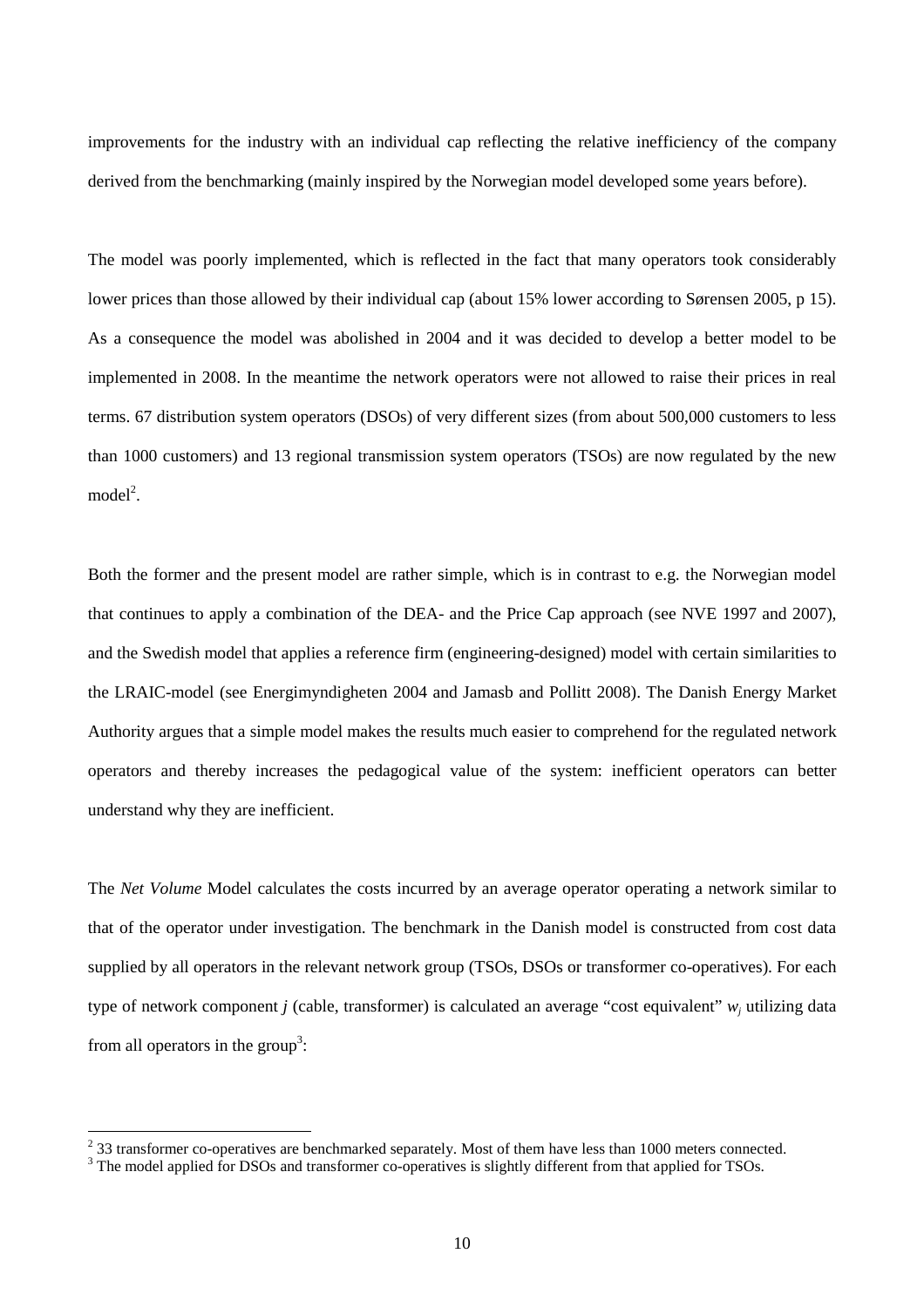$w_j = \sum \cos t_{ij} / \sum n_{ij}$  where  $n_{ij}$  is the number of component *j* in the network of operator *i* 

A relative cost index is then calculated for each operator by dividing its total costs by the sum of the different net components multiplied by their "cost equivalents" (called its *Net Volume*, which is the total cost of an operator with the same network, but with average costs of each of its component)<sup>4</sup>:

$$
e_i = \sum cost_j / \sum w_j n_j
$$

As some costs are considered to be outside the influence of management in the short term they are excluded from the costs included in the index. These are the cost of net losses and some costs that are specific for each company such as pension obligations and mergers (which is different from the UK where merger gains should be transferred to the consumers immediately, see Jamasb and Pollitt 2007). In addition some framework conditions will influence the costs incurred by the network operators but are expected to do it in a more systematic way – costs are higher in densely populated than in sparsely populated areas or vary with the climate zone of the operator (not relevant for Denmark). The Energy Market Authority has estimated the statistical relationship between costs and customer density and uses the parameters from the regression as a proxy.

The efficient distribution system operators are identified as those having the lowest relative cost index (corrected for framework conditions) and that together account for 25% of the total Net Volume of all operators in the relevant group (TSOs, DSOs or transformer co-operatives). The relative efficiency of an operator *i* is then calculated as the ratio between the relative cost index of these operators and its own index:

 $E_i = e_{low} / e_i$ 

 $\overline{a}$ 

<sup>&</sup>lt;sup>4</sup> The cost equivalents are calculated from a sample from each category representing those operators considered to provide reliable accounting information.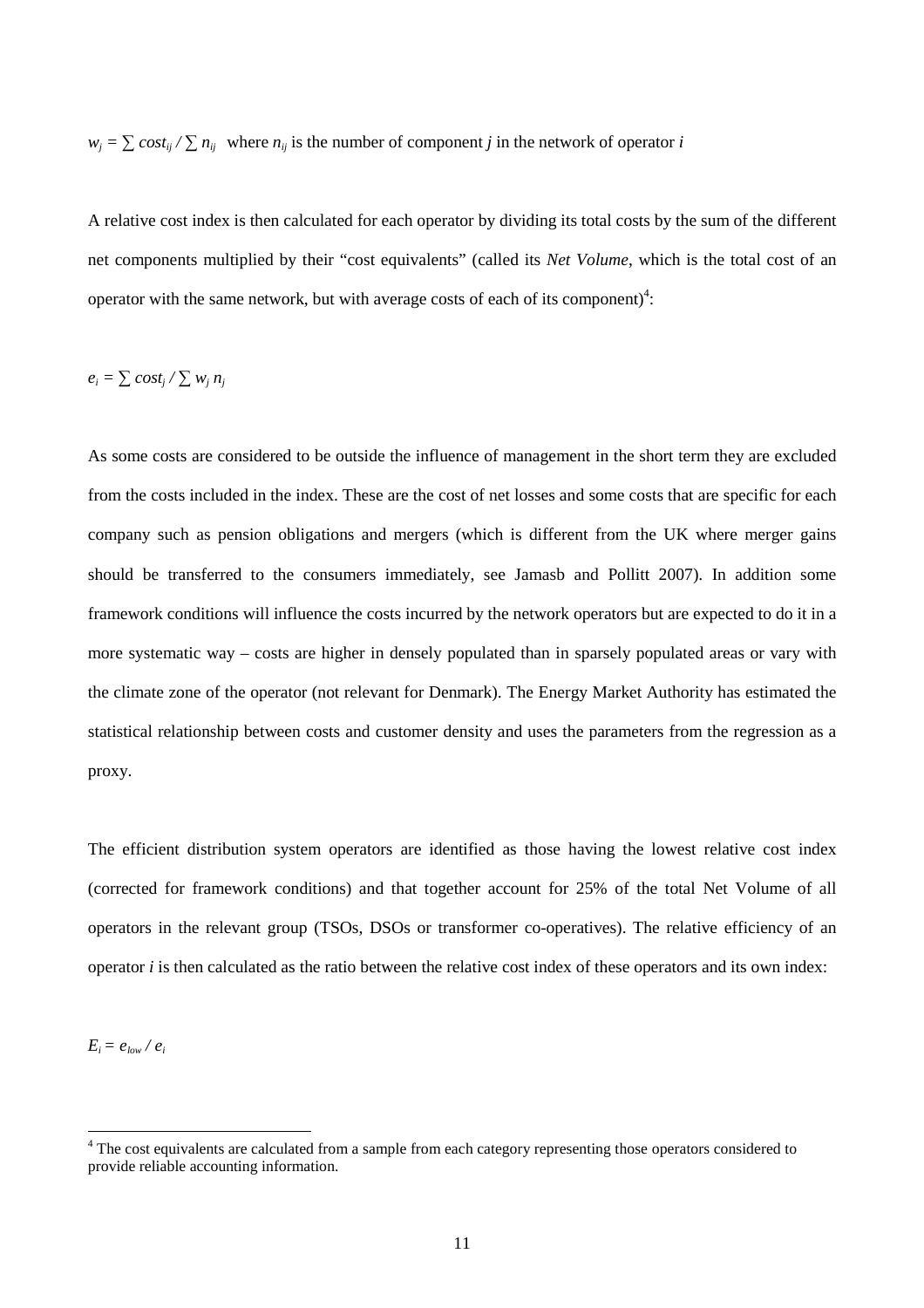The operators in each group are divided into 5 categories to determine the required performance improvements: those in the highest category should not reduce their costs; those in the next best category should reduce their costs by 1% annually, and the following categories by 2, 3 and 4% respectively. The distribution of network operators in the 5 categories is constructed to ensure that an operator representing the mean relative efficiency in a category will move to the next higher category after five years.

The obligation to improve performance will not cover all costs. Those considered inflexible in the short run such as depreciations and net losses as well as costs that are accepted as extraordinary for the individual operator are excluded (accounting for about 40% of the total costs of an average operator). A revenue cap is decided each year to be active in the following year, i.e. the cap for 2008 is calculated in 2007 on data from the 2006 accounts. As the relevant figures for delivered electricity is not known at that time the required percentage reduction for inefficient network operators is transformed into an absolute amount of money. The required reduction for Danish network operators in 2008 accounts for less than 1% of their total costs.

#### **Implementation and outcome:**

### **Telecommunications**

The first agreement on interconnection charges were made between Tele2 and TDC shortly before the regulation on cost-based interconnection charges was in place. According to this agreement, the sum of local origination and termination charges was almost the same as the minute charge for local telephony. It was therefore possible to compete with TDC only at the long distance market. Since then interconnection charges have declined continuously (See Figure 1).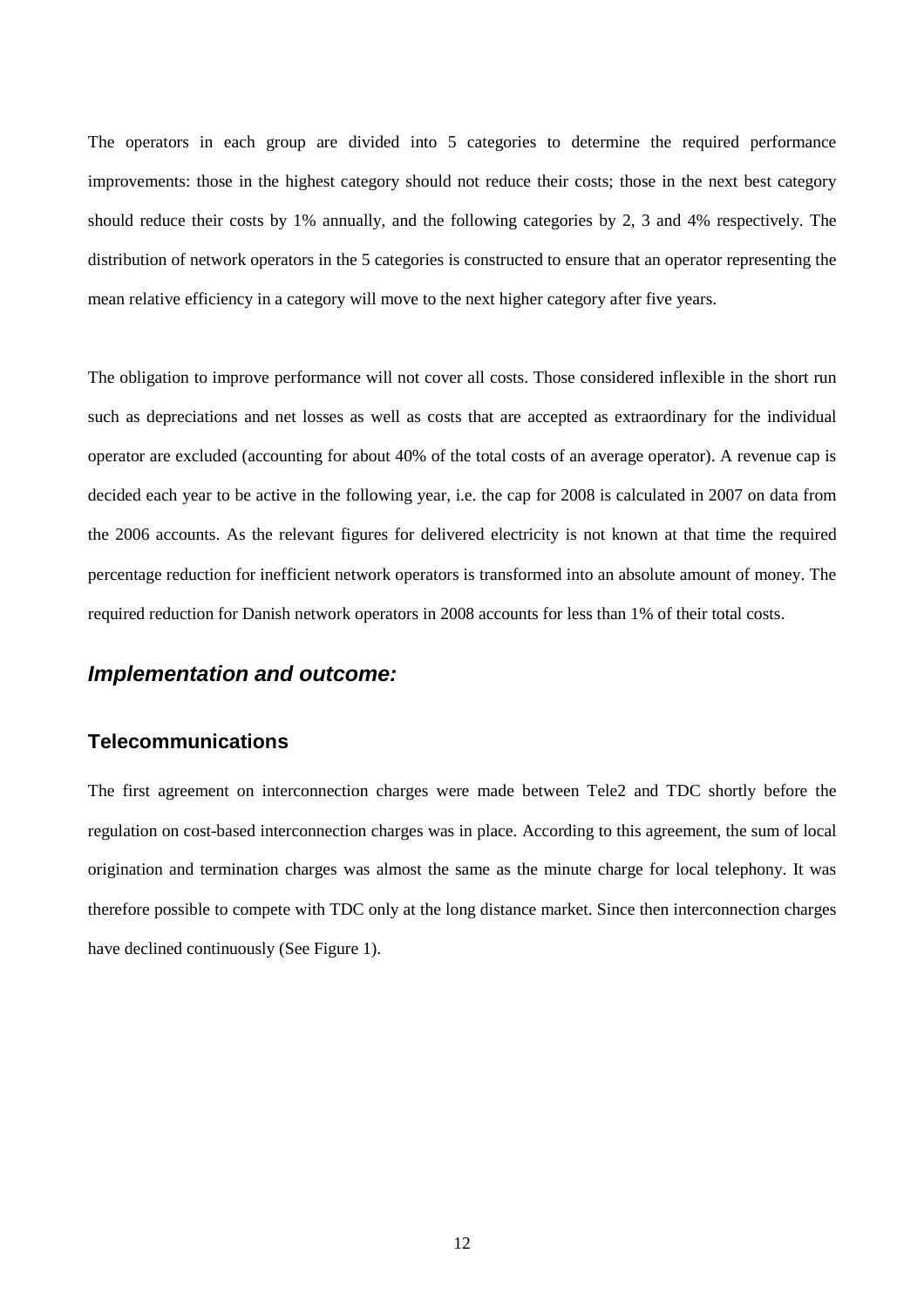



Source: Danish IT & Telecom Authority

Use of historic costs alone resulted in prices too high to fulfil the ambitions of the National Telecom Agency of being among the cheapest countries in Europe. As the introduction of LRAIC needed some years of preparation, a best practise clause was introduced as a temporary arrangement, and Denmark became immediately among the countries with the lowest interconnection rates.

The introduction of LRAIC led to further reductions for all types of interconnection – except local loop unbundling. As noted above there was plenty of room for the Telecom Authority for manoeuvring in the reconciliation process, and the outcome of the process led, from a political point of view, to a very convenient result. In this context it should be mentioned that mobile operators dominated the group of new entrants at that time . They had a keen interest in low charges for call origination and call termination, while they had less interest in pricing of access to local loop facilities.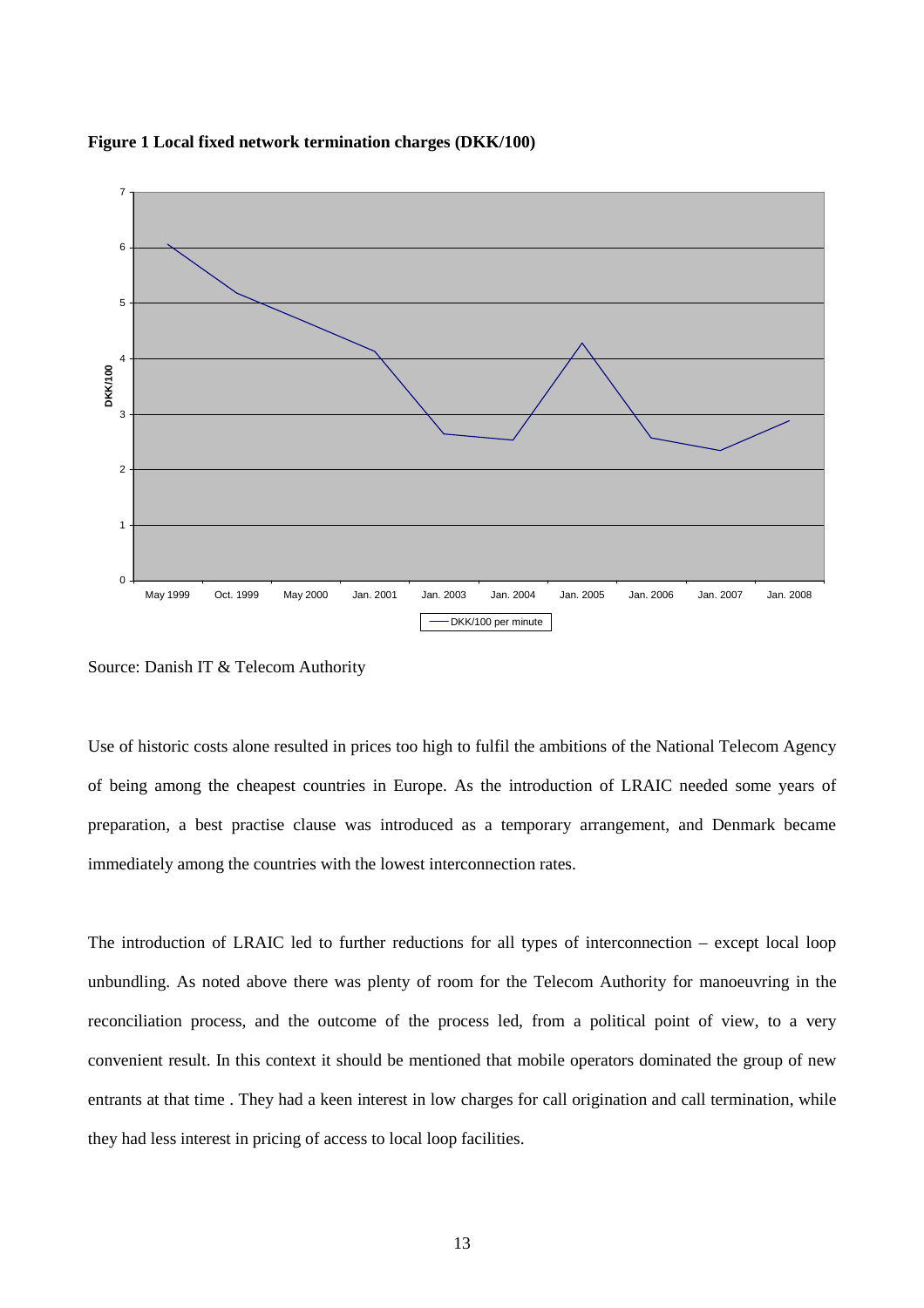Development in interconnection charges are affected by two contradictory trends: Innovations in technology and changes in traffic patterns will result in less traffic in the fixed telephone network and more traffic in IP networks. Innovations in network technology lead to a decrease for all types of interconnection products every time new technology is implemented in the model. In the short run changes in traffic patterns result in annual increases in charges for switched interconnection products such as local termination. These two mechanisms will together result in fluctuations in the final charges. Every third year the National Telecom Authority shall assess the model in order to decide, whether updates beyond changes in traffic assumptions are necessary. The first revision came into practise in January 2006 and led to a substantial reduction in tariffs. A second update is scheduled to take place in 2010.

From 2009, LRAIC will also be used for deciding on mobile termination charges. Also in this case, use of LRAIC will lead to a price reduction (from 0.62 DKK today to 0.54 DKK from May 2009). The National Telecom Agency has played a much more active role in the creation of a mobile LRAIC model, as the agency now have gained more in-house expertise in building such models. However the principle of reconciliation in cooperation with the interested parties has been maintained.

A subject for dispute has been the issue of double coverage of the costs of the local loop. In the Danish LRAIC model, subscribers of fixed telephony cover the costs of the local loop in full. However if the same subscribers also have an ADSL connection, their provider must pay 50% of the same costs. In this way TDC receives 150% coverage. Therefore, new entrants have claimed that they should pay only the additional costs related to enable broadband communication on the PSTN line. This principle is used for instance in Sweden. So far the National Telecom Authority has accepted that the problem is addressed by a special reduced price for customers subscribing both to fixed telephony and ADSL.

The double coverage issue is related to another emerging issue, on how changes in patterns of demand should be reflected in the LRAIC model. The principle in LRAIC is that the costs of producing an additional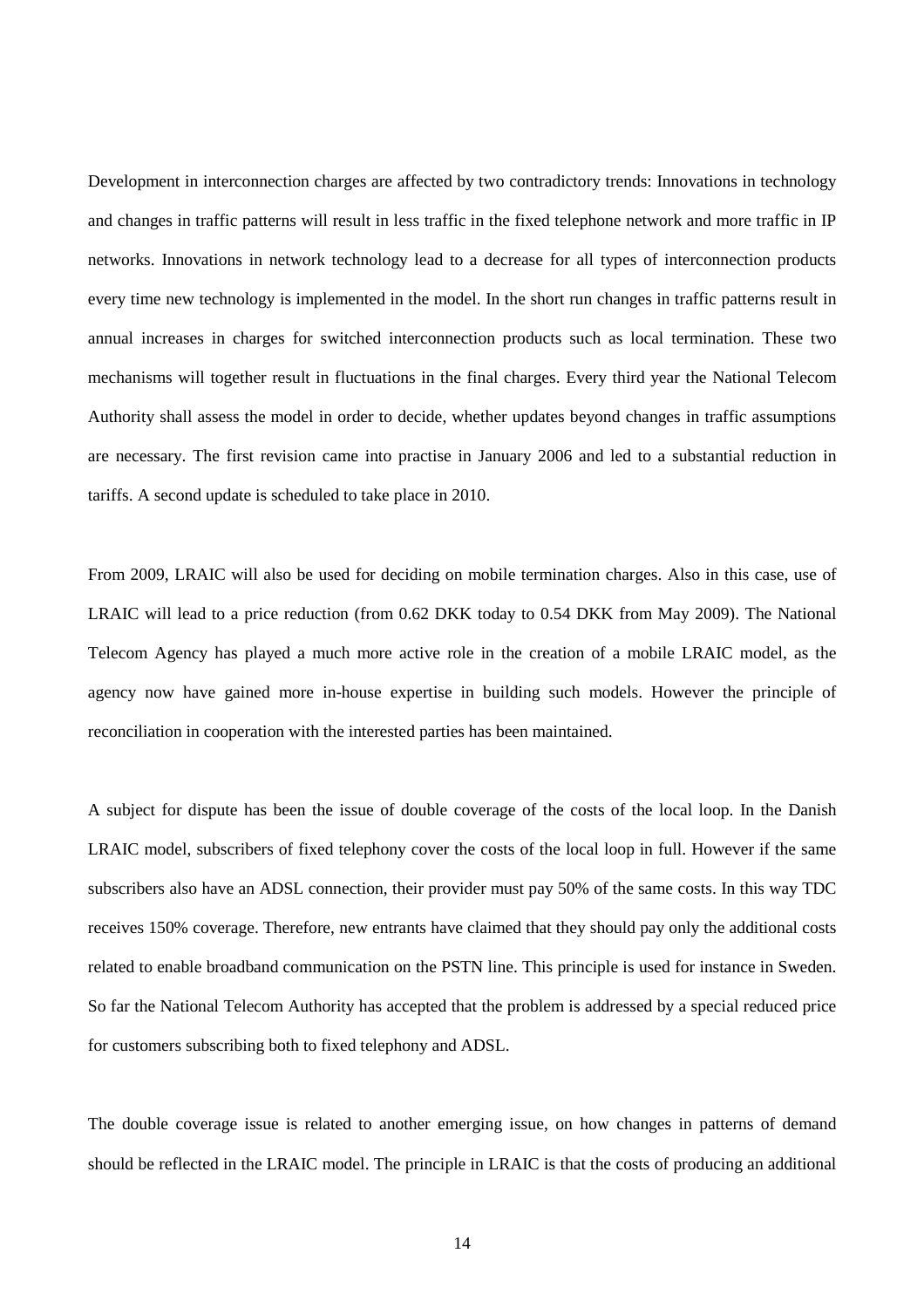service increment are shared among the users of this service. For example the costs of shared access should according to this principle include only the additional costs of providing Internet access by use of a local access line, where the fixed costs are covered by the telephone subscription. Partly due to increasing use of IP-telephony, it is becoming more common to have an Internet connection without subscribing to a switch telephone line. The telecommunications network is developing from being a telephone network, where certain data communication facilities are added, to an IP network offering voice communication as well as a host of other services. This implies that new types of network architectures (usually named Next Generation Networks) must be used as reference networks, and that telephony will be just another service increment.

Use of LRAIC has led to substantial reductions in telecom wholesale charges in Denmark. This is in line with the results of a comparative study of use of historic costs or fully allocated costs (FAC), and use of LRAIC (Falch, 2004). This study indicates that countries implementing LRAIC in general are more successful in lowering interconnection charges than countries using FAC. It should, however, be emphasized that the use of LRAIC not per se leads to lower prices. With the current traffic patterns involving less fixed telephone traffic, the use of LRAIC leads to increasing charges for switched interconnection including origination and termination charges. Therefore continuous revisions of the model are needed if the decreasing price trend is to be maintained.

One aspect of the LRAIC modelling that contributes to keep the rates low is the *Most Efficient Operator*  principle. This works as a kind of best practise clause, where the efficiency of the incumbent operator is measured against other operators at regular intervals. So far TDC is judged to be 100% efficient. But if future comparisons will prove that other operators are more efficient than TDC, the National Telecom Agency is allowed to reduce costs accordingly, so they reflect the costs, as they would be, if TDC were 100% efficient.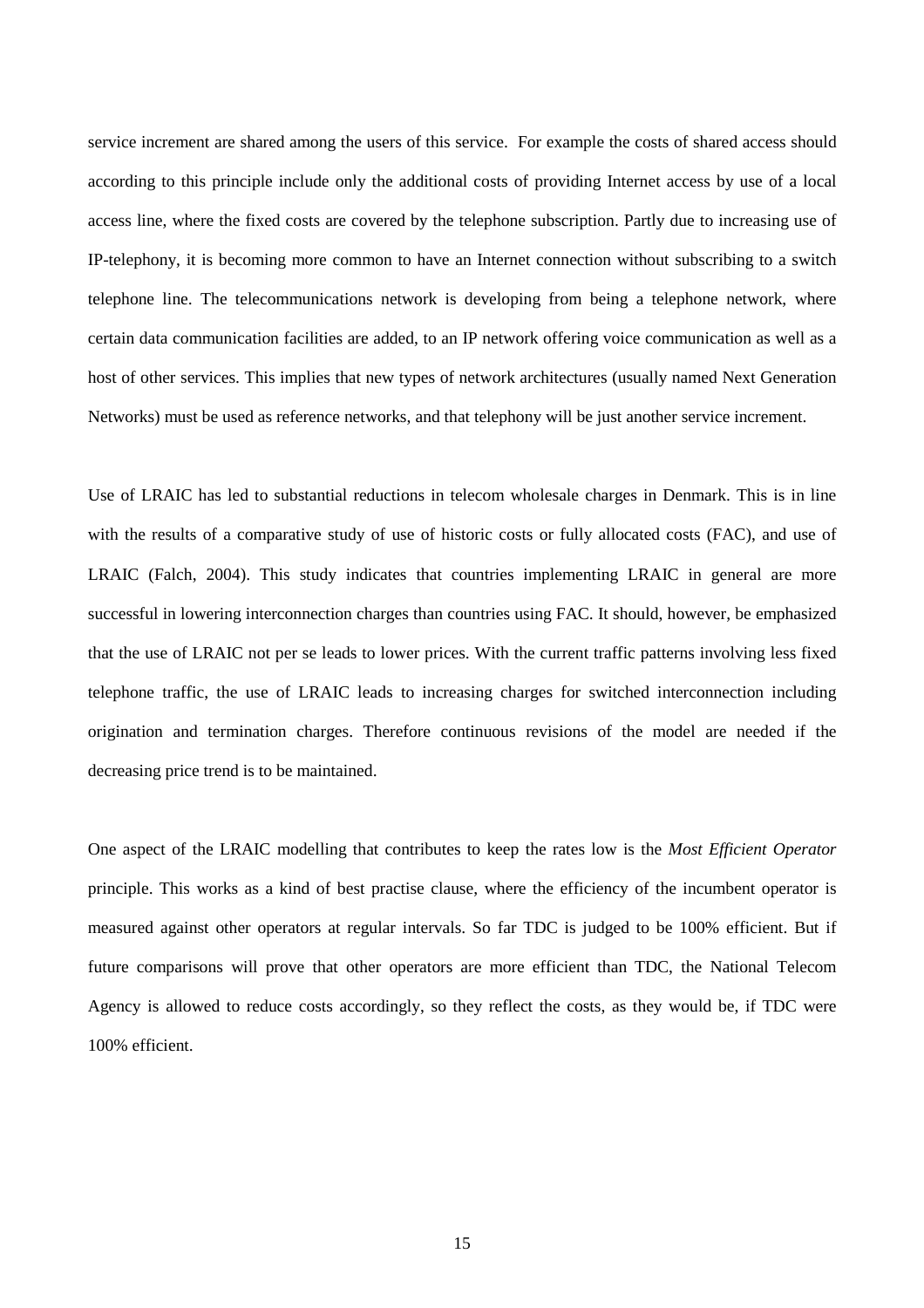#### **Electricity**

A regulatory model should address different objectives that are interrelated and ideally should be handled within a single framework. For practical reasons this is not always possible or even advisable. In their analysis of the experience from British network regulation Jamasb and Pollitt (2007) distinguish between the following objectives:

- Regulation of operational and capital expenditures
- Regulation of network losses
- Regulation of service quality (amount and duration of load losses)
- Regulation of investments
- Today's regulation should also take into consideration the need of adapting the network to a future supply system with increasing amounts of new (small-scale) generating technologies and more flexible and active demand (so-called "distributed generation")

Whereas specific instruments have been developed for the first four tasks in the British model the Danish model is only addressing the first one. Measures to improve quality performance will be introduced from 2009 to avoid that improved cost performance is paid by a deterioration of quality of service. However, specific measures to secure cut in network losses and optimal investments are so far not planned to be included in the Danish model. Finally, it doesn't include measures to encourage the operators to adapt their networks to a future with more distributed generation, which is quite relevant into a Danish context.

As the new regulatory model was only introduced in 2008 it's yet not possible to assess its results.

In the following we will briefly discuss the failure of the old model – what went wrong – and then proceed with a discussion of selected elements from the new model.

#### *What went wrong with the first benchmarking model?*

The Net Volume model is a modified version of the original regulatory model, which was introduced after the liberalization of the Danish electricity supply industry in 2000. The basic benchmarking principles are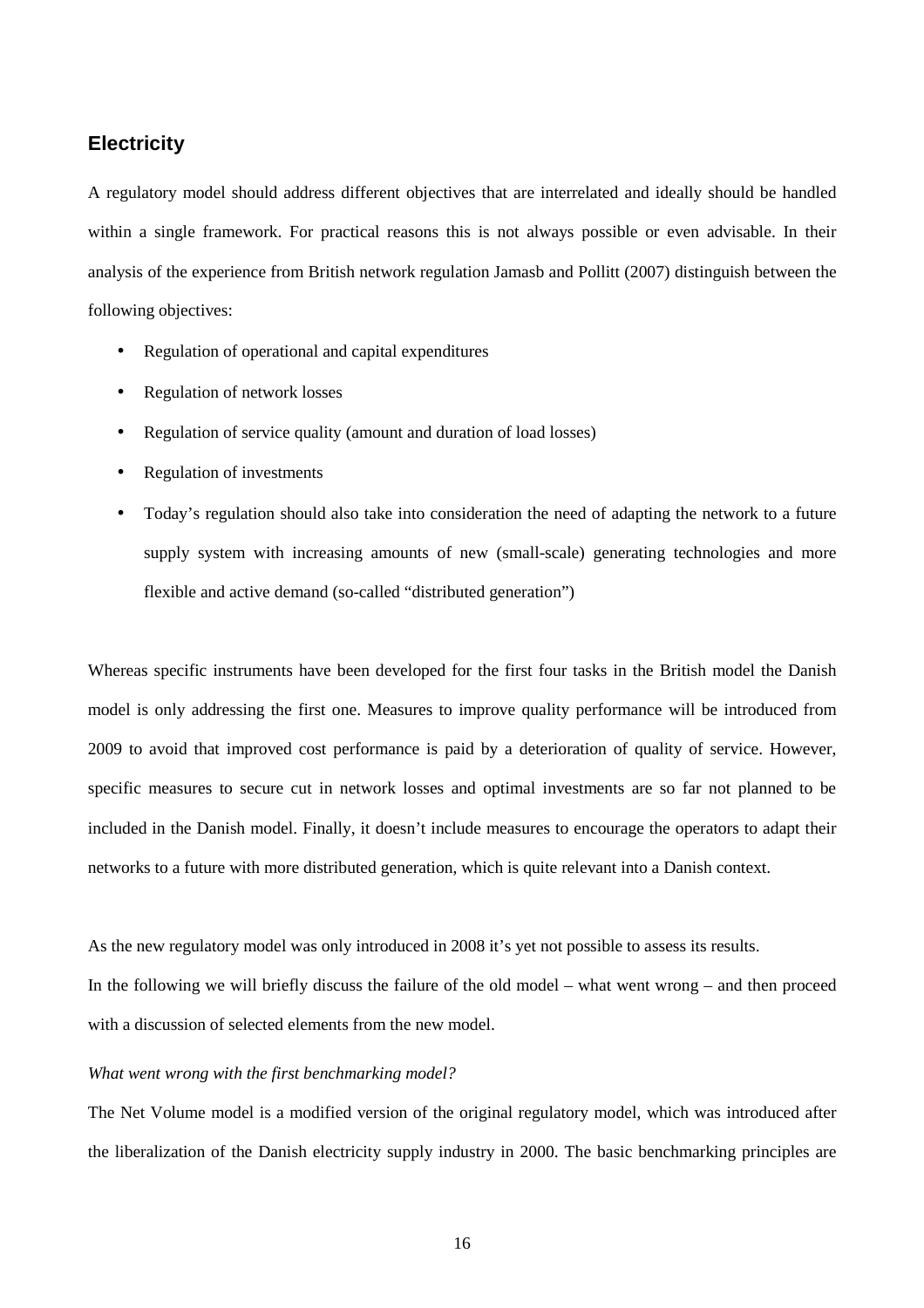the same but some key features have either been taken out or are modified. The more important of the first is the abolishment of a general revenue cap. In the old model each network operator got a revenue cap that was a combination of the general cap and an individual cap determined from the benchmarking as in the present model.

Another difference is the inclusion of both operational costs and depreciations into a single efficiency index. Under the old regime separate indexes were calculated. It means that the network operators have more freedom to choose networks with different cost structures and still be efficient as operational and capital expenses are assumed to be fully substitutable.

Important is also that the procedure for data collection and the assessment of data quality has been improved. The data applied to calculate the "cost equivalent" for the items included in the Net Volume model are taken from a sample of those network operators with accounts considered of sufficient quality by the external advisor hired by the Authority. This sample covers between 50 and 60% of the total costs of the network operators in the three different groups.

Can the new model be expected to avoid the failures of the old model? The answer to that question depends on the causes of these failures. Were they mainly due to the choice of model or was it during the implementation of the model that things went wrong?

A study of the first regulatory period 2000-2004 concludes that it was the implementation process that went wrong (Sørensen 2005). Under the former cost-plus regulation the distribution utilities were obliged to break even each year. However, the investment costs of for instance a new transmission line could be written off during up till 5 years before it was commissioned. Because of that most utilities had very little debt at the time of liberalization. However, under the new regime they were allowed to recalculate the value of their assets according to the estimated lifetime, which resulted into an enormous increase in their values. This process was chaotic but the revalued assets were accepted as the basis for the calculations of the net volume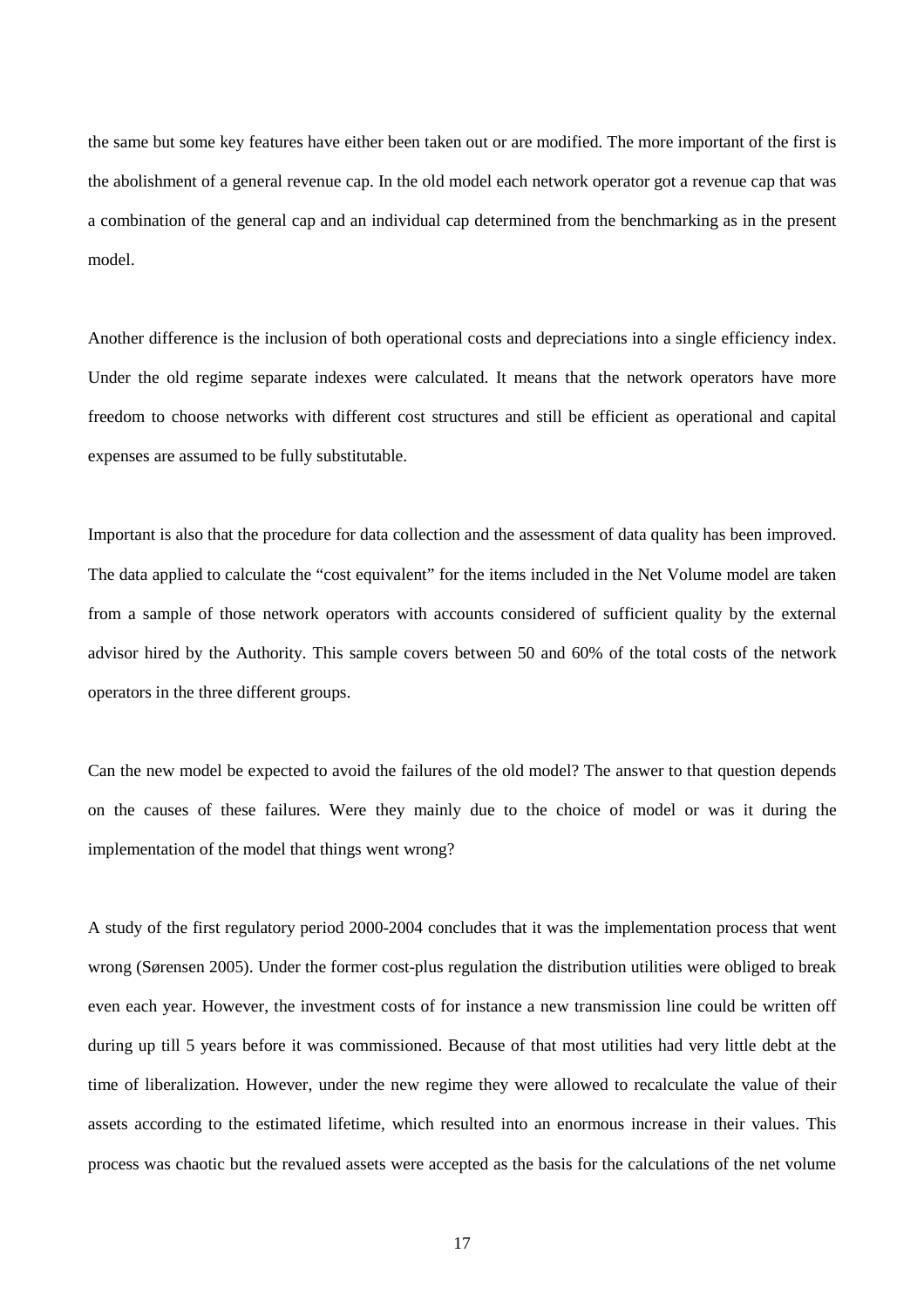for the unbundled network operators and of their revenue cap. In addition, the regulator was inexperienced, had a too small staff and was under time pressure. Because of the tradition of co-operation under the former regulatory regime the new Energy Market Authority didn't expect the network operators (organized either as municipal enterprises or consumer co-operatives) to behave strategically, which they did. Finally, the political signals changed during the period of implementation from a tough approach to regulation anticipating large efficiency gains towards a more soft approach. A winter storm provoking many blackouts was the immediate cause of this change.

Because of these failures the expected large increases in productivity were not achieved. Network prices (only distribution) were more and less constant from 2002 to 2006 and even increased slightly for households as can be seen from the figure.





\* Own calculations using data from the Danish Energy Authority<sup>5</sup>

<sup>&</sup>lt;sup>5</sup> The network prices from 2007 cannot be compared with those from before because of changes in the methodology.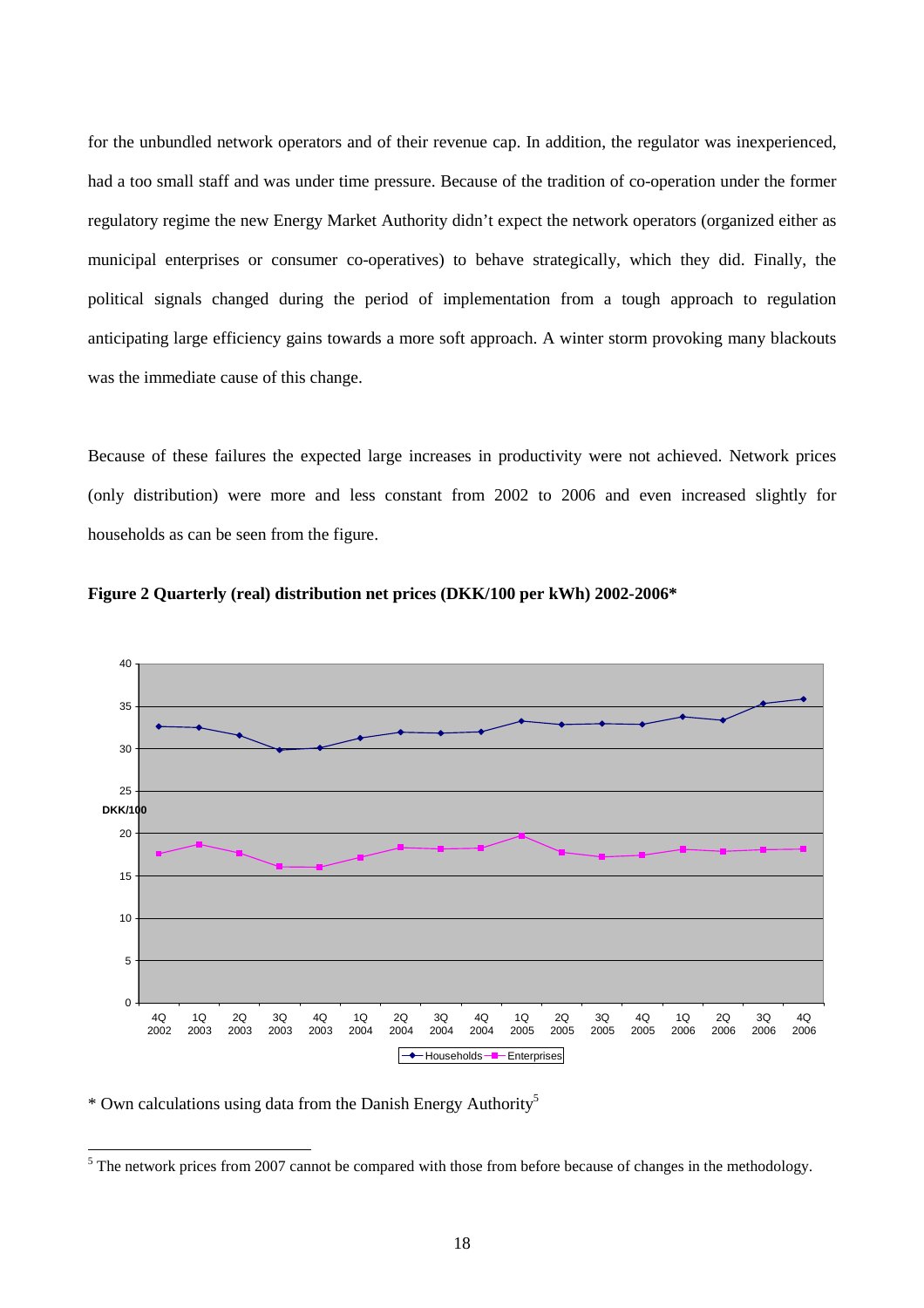As the introduction of the new regulatory model has been much better planned it can be expected to achieve better results. In a way the Danish experience with chaos and higher prices during the first introduction of incentive regulation is not so different from that reported from the UK (see Jamasb and Pollitt 2007) and Norway (see Bye and Hope 2005).

#### *Some specific features of the Net Volume model*

In the following we will briefly discuss a few features of the new Danish model that can be considered problematic and subject for further analysis. That will include investment incentives for investments, incentives to reduce energy network losses and the exclusion of economies of scale from the model.

The incentives for investments are a very important issue in other countries, which is often handled by specific incentive schemes (see Jamasb and Pollitt 2007; Joskow 2006). This is not the case in Denmark. The incentives to invest are only briefly discussed in the report presenting the model (Energitilsynet 2007, Bilag 9). The report concludes that the model will not have significant negative impact on the incentives to invest but leaves the issue without any detailed analysis. According to the Energy Market Authority the combination of both operational costs and capital costs in the efficiency index together with the inclusion of quality of service in the benchmarking from 2009 will provide the right incentives to invest.

There is one exception. A network operator can apply for having some of its investments such as providing new areas with electricity or substituting overhead lines by cables accepted by the Authority as "necessary". As a higher rate of return is allowed for such investments the operator is provided with an incentive to invest and thus to increase its average rate of return on invested capital.

Substituting the components of the existing network with a new network means lower operational costs and higher capital costs. A rational network operator is expected to invest in new components when this trade-off has a positive outcome. Decreased energy network losses are one of the expected effects of the investment. It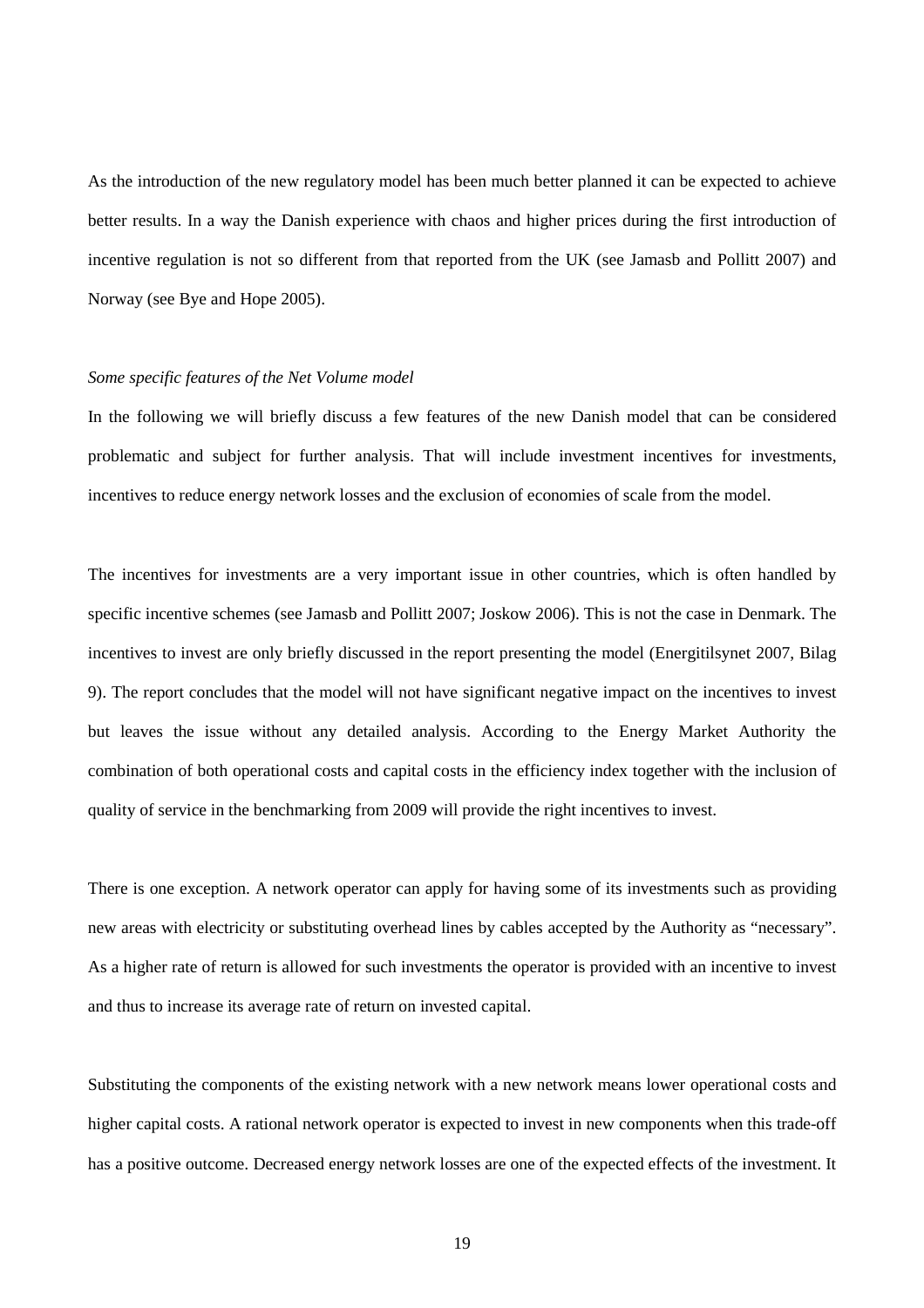appears strange that the cost of these losses is excluded from the Danish benchmarking and, therefore, doesn't function as an investment incentive. The argument by the Energy Market Authority that losses cannot be influenced in the short term is not convincing as the model is expected to provide incentives that are consistent with long-term efficiency.

The new Danish model assumes *constant returns to scale*. Either this is a correct representation of reality or the benchmarking provides the regulated network operators with an incentive to become bigger. Studies of distribution utilities report different results for the impact of scale on efficiency (see Pollitt 1995, Chapter 8). In a DEA-analysis of Danish distributors (before the unbundling that took place after the electricity reform in 2000) Hougaard (1994) didn't find significant economies of scale.

We calculated the correlation between the efficiency ranking for 2008 and the size of the DSOs, which showed no significant relationship and thus confirmed the results from the 90ies. Size was measured both as the number of connected meters and supplied GWhs.

To test the robustness of its regulatory model the Energy Market Authority recalculated efficiency applying other models (DEA, Farrell Efficiency, SFA etc.). The resulting ranking was compared with the ranking from the Net Volume model, which provided a correspondence varying between 0.9 and 0.3.

### **Can the two network industries learn from each other?**

The two infrastructure industries have developed very different approaches to the regulation of access prices. Is this accidental because of different historical traditions (what is called "path dependency" by the political scientists) or can it be explained by key characteristics of the two industries and their particular conditions? If it is the first they can learn from each other.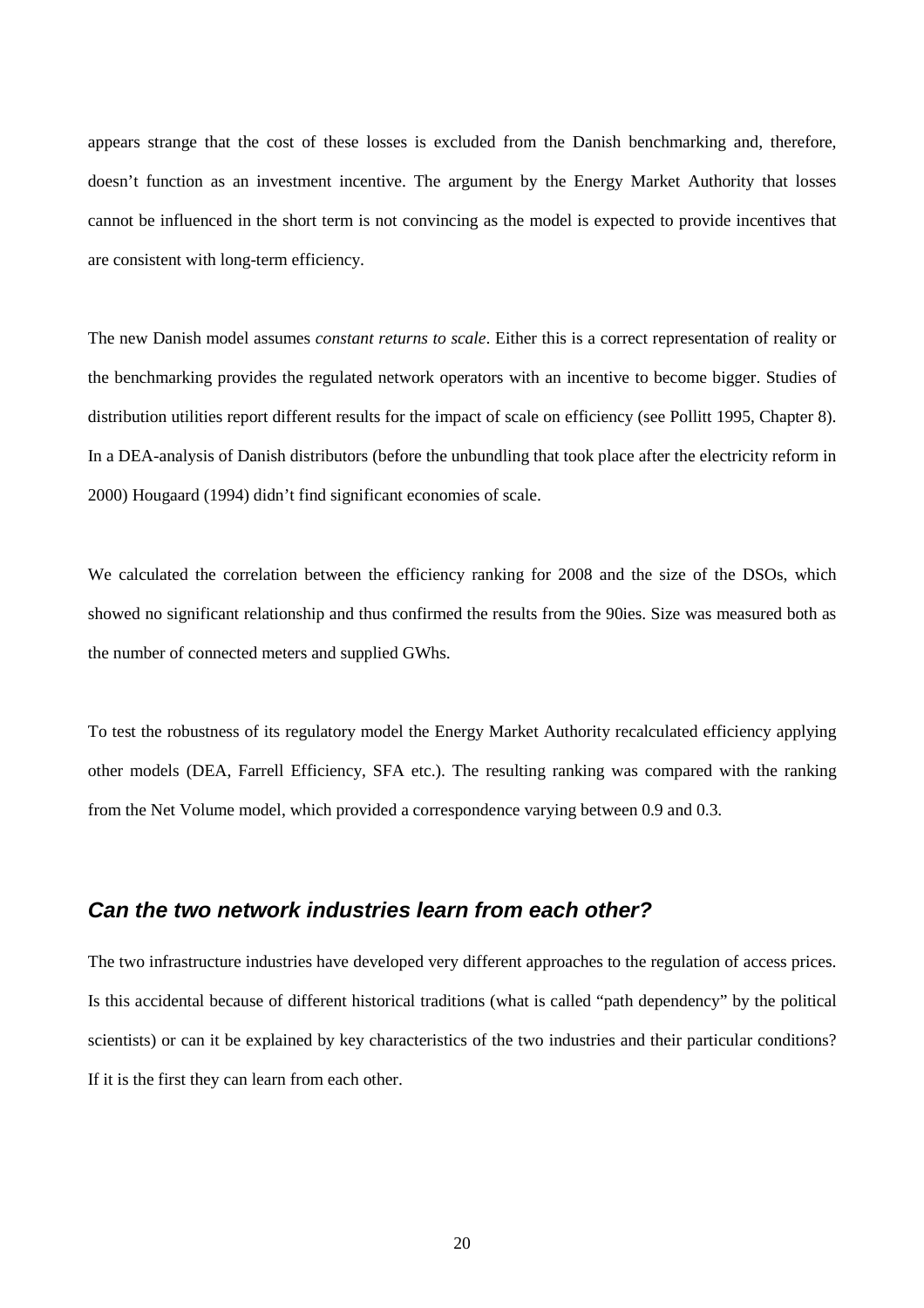The UK is an example of a country where the same regulatory principle, the price cap model has been applied to a number of infrastructure industries (see Armstrong et al., 1995). To our knowledge this is a unique case<sup>6</sup>. In other countries including Denmark there has never been any common framework for the regulation of these industries (see Henten et al. 2008).

A number of features distinguish telecommunications and the electricity supply industry from each other. The technologically determined vertical separation of competition from monopoly (generation and sales from network operations) is obvious in the electricity industry. It is from time to time being considered in telecommunications, but has so far not been implemented. Technological development is much faster in telecommunications and influences the borderline between network infrastructure and services, which is far from as clear as in the electricity industry.

Because of vertical integration regulation of access pricing in telecommunications has become a game with the regulator, the incumbent operator and its competitors as the players. Technological development makes the historic costs of the incumbent's infrastructure increasingly irrelevant, which is the background for the LRAIC-model. In practice, access pricing in Denmark has developed into an ongoing bargaining between the incumbent TDC and its competitors with the regulator as an arbitrator. Conflicting interests between different types of new entrants further complicate this game. While mobile operators primarily are interested in reductions in termination rates, broadband operators have their focus on local loop unbundling and bit stream access.

The game is very different in the electricity supply industry because of vertical separation. Network technology is not changing very rapidly as in telecommunications, wherefore benchmarking using actual costs of the existing network is less problematic. The network operators are not competing with each other

 $\overline{a}$ 

<sup>&</sup>lt;sup>6</sup> When Germany after the EU market directive from 2003 was forced to introduce sector regulation of the electricity supply industry the telecommunications regulator had its role extended to include energy.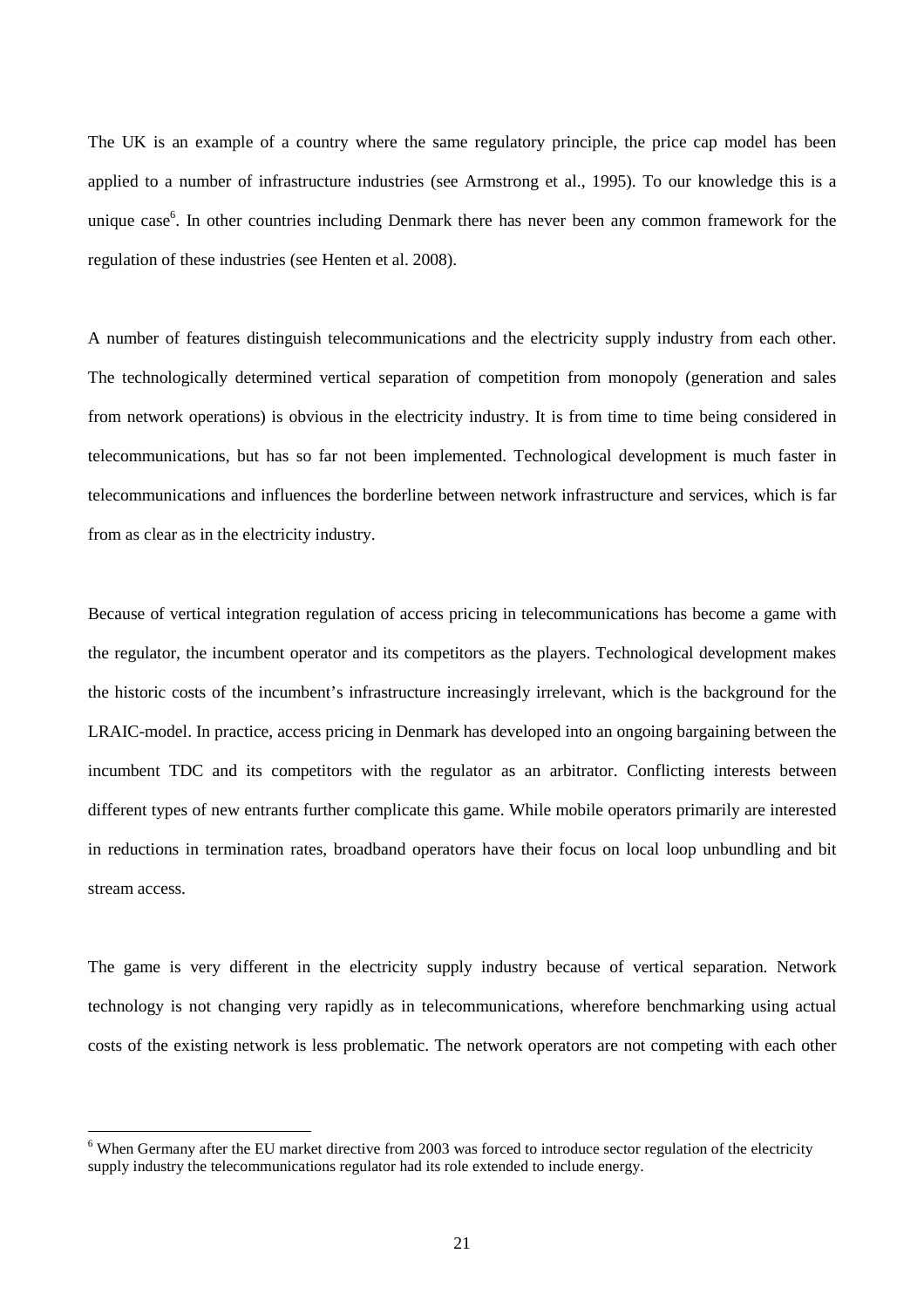and have common interest in getting a favorable regulation model. Therefore, the game is much more between the regulator and the industry as a common actor.

These differences don't preclude practical experience from one of the industries to be applied in the other even if it narrows the scope for such exchanges. There are of course a number of practical issues such as the collection of reliable data and the construction of relevant indicators and how to avoid regulatory capture that can be learned. In addition, it's not inconceivable for one of the infrastructure industries to apply models developed for the other. Benchmarking models have been applied in telecommunications (cf. above about the use of "best practice" in Denmark) and so have models like LRAIC in the electricity supply industry (the Swedish Network Performance Assessment Model is a case of that, see Jamasb and Pollitt 2008). The future requirements of adapting to distributed generation and flexible demand can also make this exchange of experience more relevant.

### **References**

- Agrell, P., P. Bogetoft and J. Tind (2005), DEA and Dynamic Yardstick Competition in Scandinavian Electricity Distribution, *Journal of Productivity Analysis*, 23, 173–201.
- Armstrong, M., S. Cowan and J. Vickers (1995), *Regulatory Reform: Economic Analysis and British Experience*, Cambridge, MA: MIT Press.
- Bye, T. and E. Hope (2005), Deregulation of electricity markets The Norwegian experience, *Discussion Papers* No. 433, September 2005, Statistics Norway, Research Department.

Energimyndigheten (2004), Nätnyttomodellen, *Beslut* 2004-06-21, Eskilstuna.

Energitilsynet (2007), *Effektiviseringskrav til elnetselskaber for 2008* (www.energitilsynet.dk/afgoerelsermv/4/elektricitet/afgoerelser-el/effektiviseringskrav-til-elnetselskaber-for-2008/)

European Commission (1998), *Recommendation 98/511/EC of 29 July 1998 on interconnection in a liberalized telecommunications market* (Part 1 - interconnection pricing)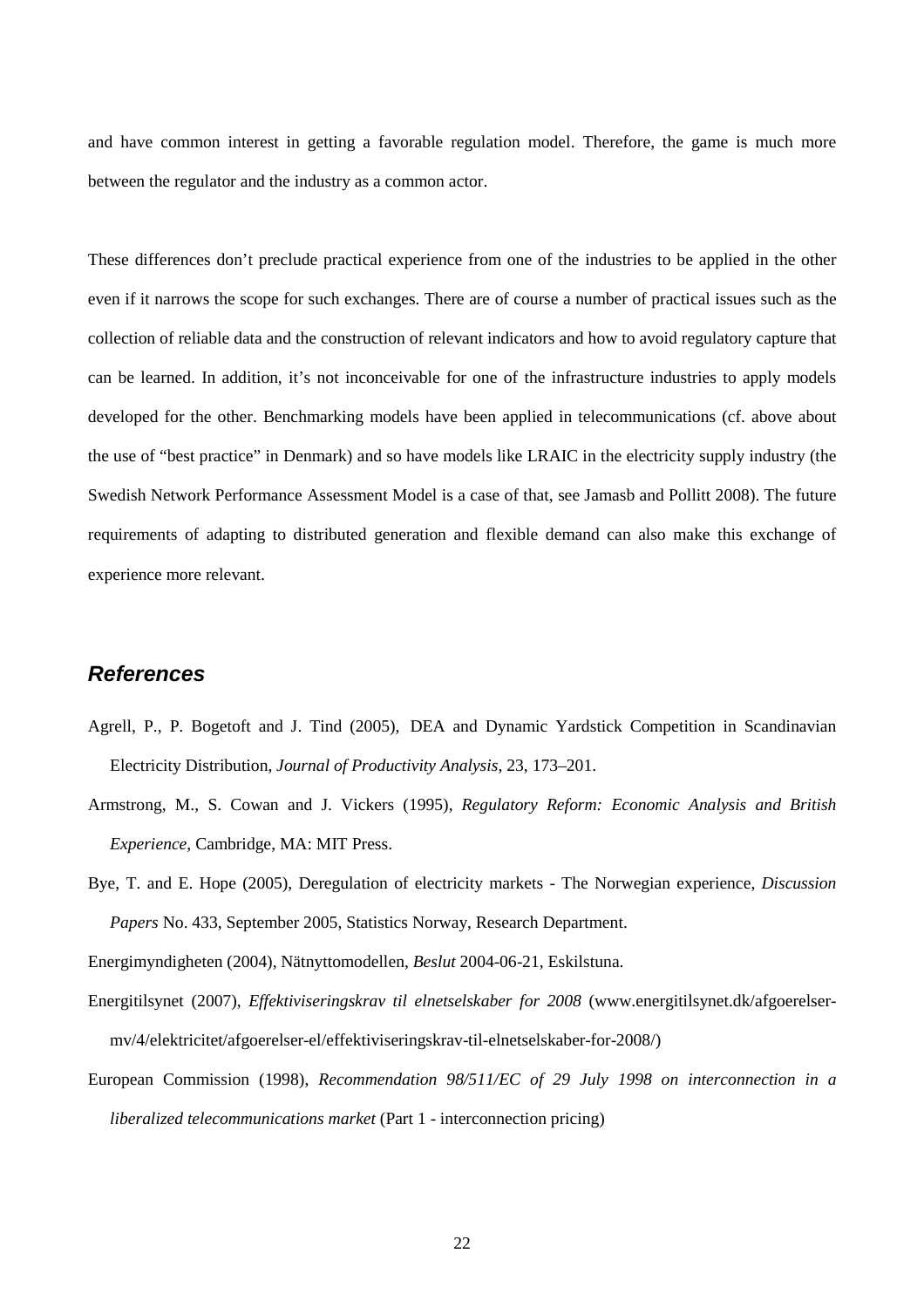- European Parliament (1997), *Directive 97/33/EC of the European Parliament and of the Council of 30 June 1997 on Interconnection in Telecommunications with regard to ensuring universal service and interoperability through application of the principles of Open Network Provision*, Official Journal, L199, 0032/0052.
- Falch, M. (2004), Cost based interconnection charges, competition and investments, WDR Dialogue Theme 2003, *Discussion Paper* WDR 0308
- Freund, N.and E.-O. Ruhle (2002), *Regulatory concepts for fixed-to-fixed and fixed-to-mobile interconnection rates in the European Union*, The 17<sup>th</sup> European Communications Policy Research Conference, Barcelona 2002

Hougaard, J.L. (1994), Produktivitetsanalyse af dansk elproduktion, *AKF rapport*, 1994

- Jamasb, T. and M. Pollitt (2007), Incentive regulation of electricity distribution networks: lessons of experience from Britain, *Energy Policy*, 35, 6163–6187.
- Jamasb, T. and M, Pollitt (2008), Reference models and incentive regulation of electricity distribution networks: An evaluation of Sweden's Network Performance Assessment Model (NPAM), *Energy Policy*, 36, 1788–1801.
- Joskow, P.L. (2006), Incentive regulation in theory and practice: electricity distribution and transmission networks, *Cambridge Working Papers in Economics* no. 0607 and *Electricity Policy Research Group Working Paper Series* no. 0511.
- National Telecom Agency (2002), *Common Guidelines for the Top-Down and Bottom-up Cost Analysis*, Copenhagen
- NVE (Norwegian Water Resources and Energy Directorate) (1997), *Incentive-based regulation of electricity monopolies in Norway - background, principles and directives, implementation and control systems* (http://nve.no/FileArchive/185/paperonregulalation.pdf)
- NVE (2007), *Ny økonomisk regulering av nettselskapene fra 2007* (http://nve.no/FileArchive/185/paperonregulalation.pdf).
- Olsen, O.J., A. Henten and M. Falch (2008), Regulatory Reform of Public Utilities in a Comparative Perspective – The Case of Denmark, *Competition and Regulation in Network Industries*, 9, 101-118.